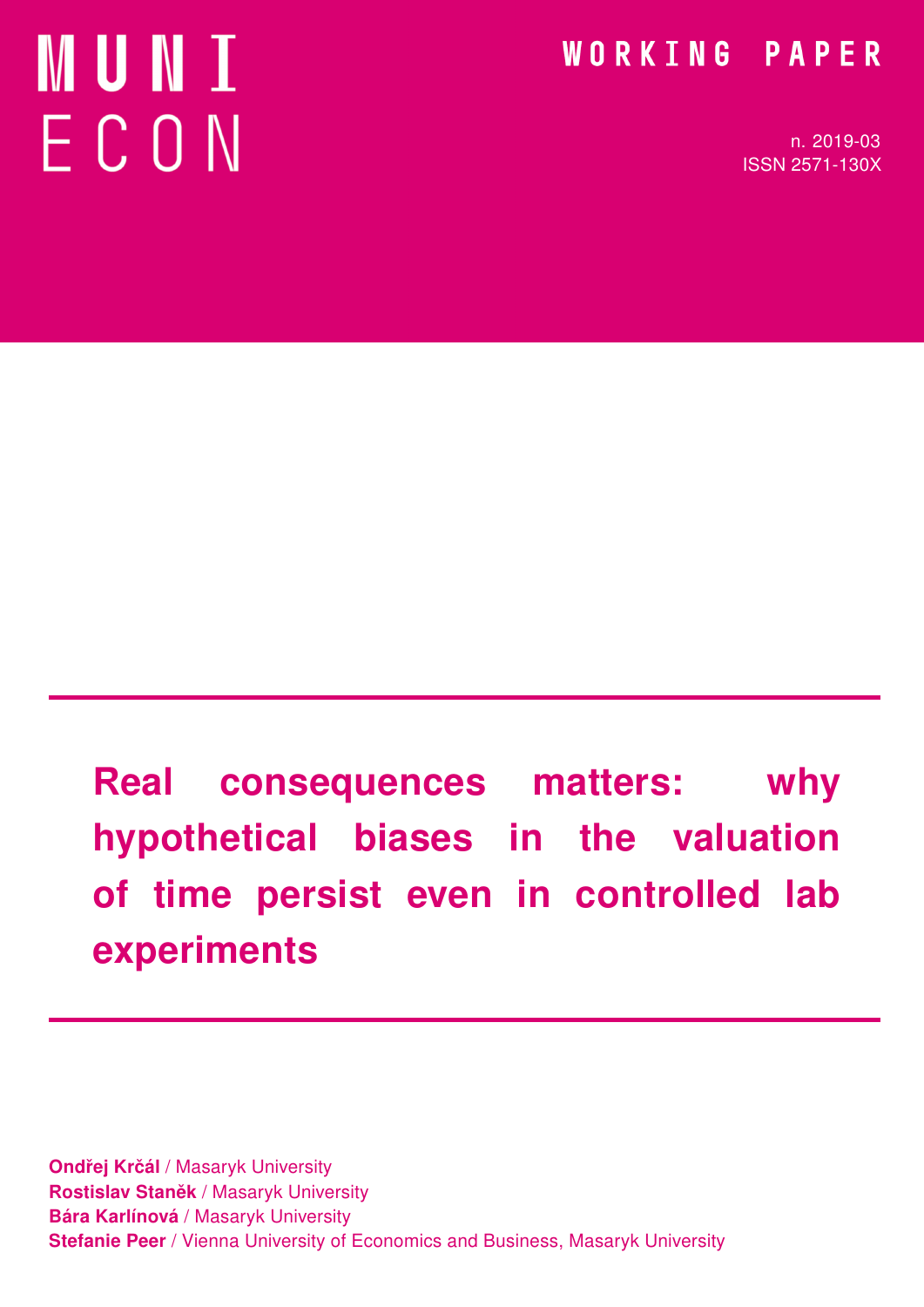# Real consequences matters: why hypothetical biases in the valuation of time persist even in controlled lab experiments

# Abstract

In a controlled lab experiment, we investigate hypothetical biases in the value of time by comparing stated preference (SP) and revealed preference (RP) values attached to unexpected waiting times. The SP and RP choice sets are identical in terms of design with the only difference being that the RP choices have real consequences in terms of unexpected waiting times and monetary incentives. We find a substantial hypothetical bias with the average SP value of time being only 71% of the corresponding RP value. The bias is mainly driven by participants who have scheduling constraints during the time of the unexpected wait. Scheduling constraints are taken into account to a much lesser extent in the SP setting than in the RP setting, presumably because only in the latter, the consequences of ignoring them are costly. We find evidence that this effect is stronger for persons with relatively low cognitive ability.

Masaryk University Faculty of Economics and Administration

Authors: Ondřej Krčál / Masaryk University Rostislav Staněk / Masaryk University Bára Karlínová / Masaryk University Stefanie Peer / Vienna University of Economics and Business, Masaryk University

Contact: ondrej.krcal@econ.muni.cz Creation date: 2019-02 Revision date:

Keywords: valuation of time, hypothetical bias, stated preference, revealed preference, waiting time JEL classification:

**Citation** Krčál, O., Staněk, R., Karlínová, B., Peer, S. 2019. Real consequences matters: why hypothetical biases in the valuation of time persist even in controlled lab experiments. MUNI ECON Working Paper n. 2019-03. Brno: Masaryk University.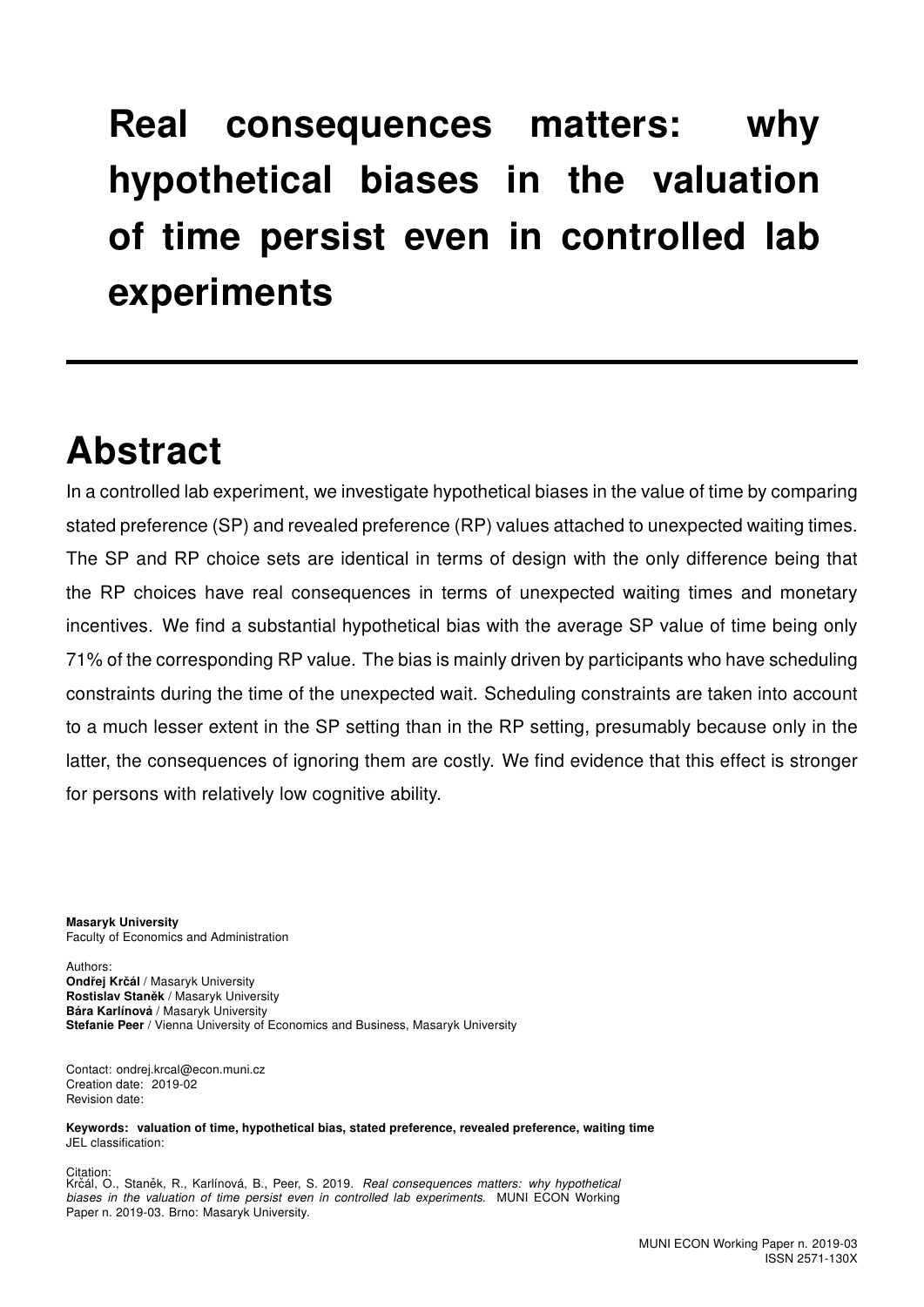## Real consequences matters: why hypothetical biases in the valuation of time persist even in controlled lab experiments

Ondřej Krčál<sup>a,∗</sup>, Rostislav Staněk<sup>a</sup>, Bára Karlínová<sup>a</sup>, Stefanie Peer<sup>a,b</sup>

 ${}^a$ Department of Economics, Masaryk University, Lipová 41a, 602 00 Brno, Czech Republic

 $^{b}$ Department of Socioeconomics, Vienna University of Economics and Business, Welthandelsplatz 1, 1020 Vienna, Austria

#### Abstract

In a controlled lab experiment, we investigate hypothetical biases in the value of time by comparing stated preference (SP) and revealed preference (RP) values attached to unexpected waiting times. The SP and RP choice sets are identical in terms of design with the only difference being that the RP choices have real consequences in terms of unexpected waiting times and monetary incentives. We find a substantial hypothetical bias with the average SP value of time being only 71% of the corresponding RP value. The bias is mainly driven by participants who have scheduling constraints during the time of the unexpected wait. Scheduling constraints are taken into account to a much lesser extent in the SP setting than in the RP setting, presumably because only in the latter, the consequences of ignoring them are costly. We find evidence that this effect is stronger for persons with relatively low cognitive ability.

Keywords: valuation of time, hypothetical bias, stated preference, revealed preference, waiting time

Preprint submitted to Economics of Transportation February 13, 2019

<sup>∗</sup>Corresponding author

Email addresses: ondrej.krcal@econ.muni.cz (Ondřej Krčál), rostanek@mail.muni.cz (Rostislav Staněk), karlinova@mail.muni.cz (Bára Karlínová), stefanie.peer@wu.ac.at (Stefanie Peer)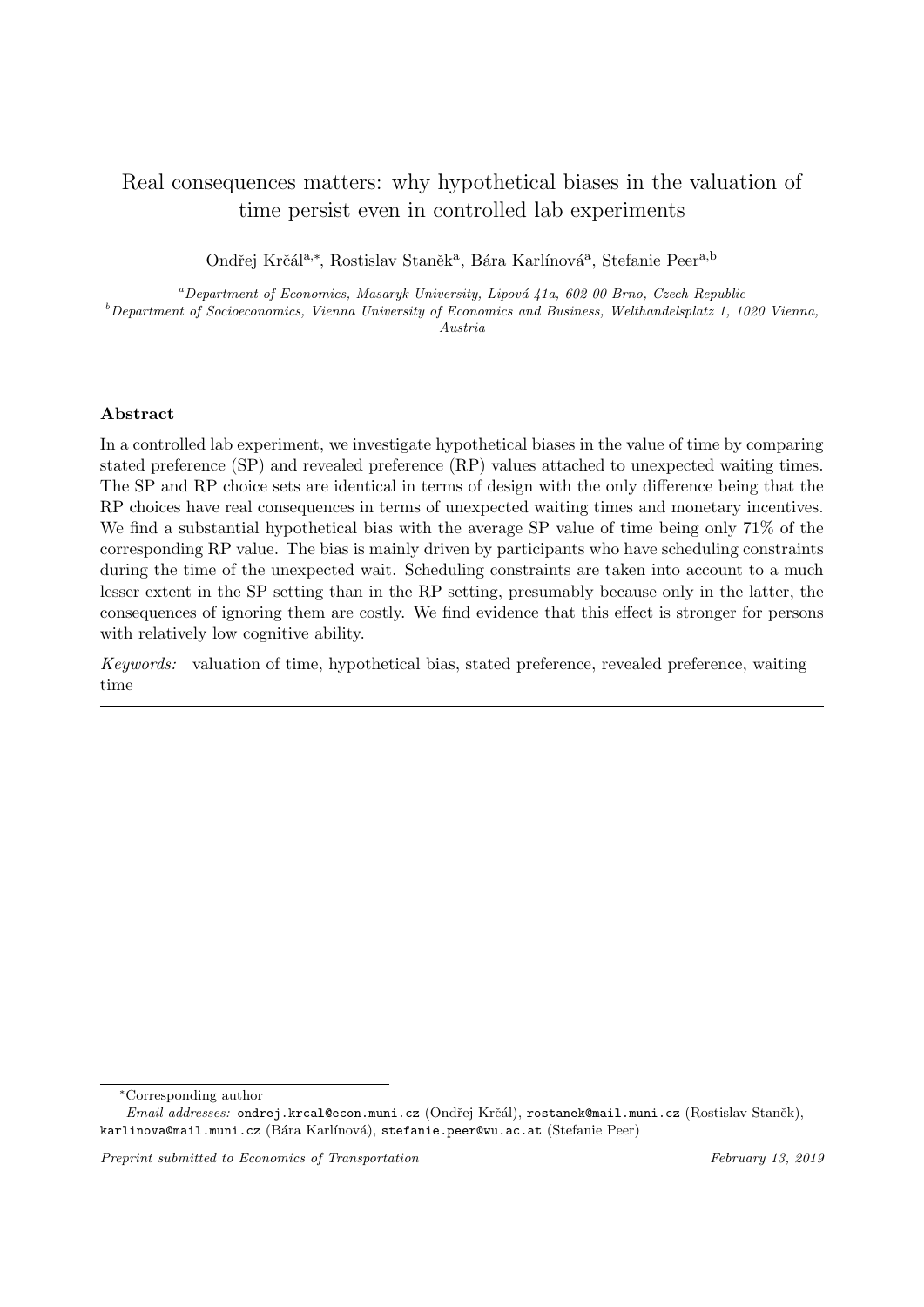#### 1. Introduction

The value of (travel) time (VOT) is an essential input for transport models and appraisals of transport investments and policies, and therefore is one of the most important parameters in transport economics (e.g. Small, 2012). Numerous studies have been undertaken to elicit the VOT from hypothetical or actual choice situations, resulting in stated preference (SP) and revealed preference (RP) data, respectively. Insightful meta-studies on the valuation of (travel) time can for instance be found in Abrantes and Wardman (2011) (for Great Britain) and Shires and De Jong (2009). Results of recent national VOT studies are discussed in Axhausen et al. (2014) (Germany), Börjesson and Eliasson (2014) (Sweden), Kouwenhoven et al. (2014) (Netherlands), and Batley et al. (2017) (Great Britain).

Existing research on the VOT reveals systematic differences in the value of time with respect to transport modes, trip purposes, socio-economic characteristics, short-run vs. long-run decision time frame (e.g. Wardman, 2004; Peer et al., 2015). Also the underlying data source (SP vs. RP data) seems to affect the value of time significantly (e.g. Ghosh, 2001; Hensher, 2001; Brownstone and Small, 2005; Small et al., 2005; Isacsson, 2007; Peer et al., 2014; Hultkrantz and Savsin, 2018): most studies find that the value elicited from SP data is substantially lower than the value elicited from RP studies. This gap is usually referred to as hypothetical bias.

This study aims at investigating whether hypothetical biases in the value of time disappear if RP and SP choice settings are identical and only differ according to whether the choices have reallife consequences in terms of monetary incentives and unexpected waiting times (RP) or not (SP). We use this controlled environment to test existing hypotheses related to the origin of hypothetical biases. Unlike the recent study by Hultkrantz and Savsin (2018), which has a similar scope, we focus on unexpected waiting times that are long enough to interfere with scheduling constraints (15-90 minutes); in the experiments conducted by Hultkrantz and Savsin (2018), the unexpected time (to be spent on completing a task) was only 15 minutes. We will show that this is an important difference, as scheduling constraints play a crucial role in the formation of hypothetical biases in the valuation of time.

SP data generally have the advantage over RP data that their design is being fully controlled by the analyst, implying that the definition of alternatives and their attributes is unambiguous, and that collinearity between attribute levels can be avoided. This is not always the case for RP data, where the attribute levels may be correlated (affecting estimation accuracy negatively), and the definition of the choice set and attribute levels may not be unambiguous. For instance, Peer et al. (2013) show that the VOT may be structurally biased depending on the assumptions made concerning travel time expectations.<sup>1</sup>

While SP data are typically easier and less costly to collect, and can capture non-existent alternatives, they are at risk of yielding biased estimates, due to persons acting differently in hypothetical choice settings compared to actual, real-life settings. This divergence has been shown in a wide number of contexts, but seems to be especially persistent in the context of the valuation of public goods (often based on contingent valuation methods), where valuations elicited in hypothetical settings tend to be substantially higher than the corresponding valuations elicited in real-life settings (see for instance the meta-analyses by List and Gallet, 2001; Little et al., 2004; Murphy et al., 2005a).

<sup>1</sup>Several studies have also advised against the common use of reported travel times for the definition of travel time attributes in RP studies due to severe biases in the reporting of travel times (e.g. Van Exel and Rietveld, 2009; Peer et al., 2014).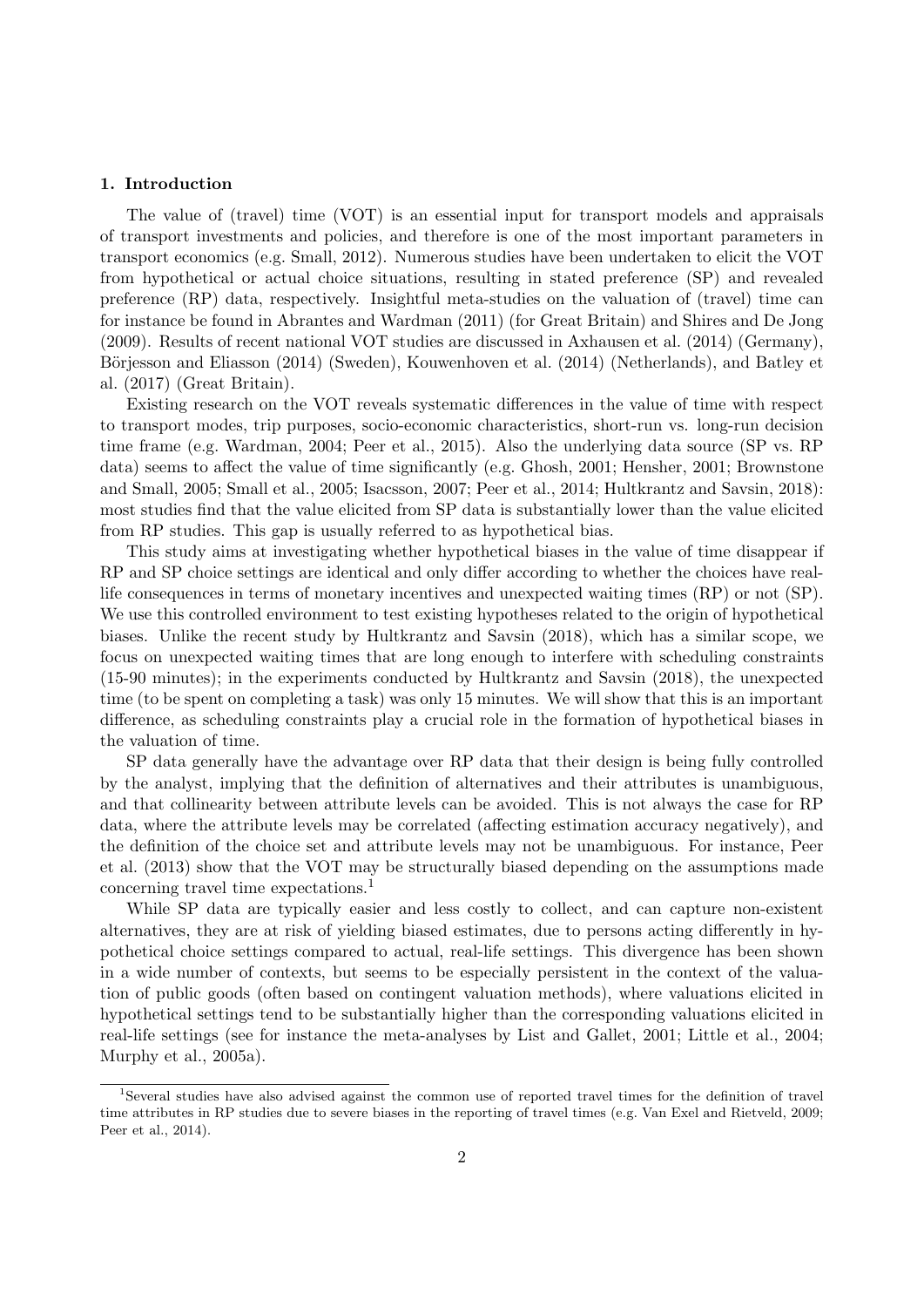Several reasons have been brought forwards as an explanation for the existence of hypothetical biases. The most obvious one is the lack of real consequences in hypothetical choice settings (Murphy and Stevens, 2004), which may lead to a gap between people's intentions (SP) and behaviors (RP) (Ajzen and Fishbein, 2000). Recent papers that investigate neural processes that can be associated with decision-making support the notion that there are differences between choices with real vs. hypothetical consequences in terms of the brain areas being active (Kang et al., 2011; Camerer and Mobbs, 2017). A possible explanation for these differences is that individuals try to minimize cognitive effort exerted on tasks (e.g. Walton et al., 2006; Kool et al., 2010; Shenhav et al., 2017), since cognitive effort is costly and has an opportunity cost (Kurzban et al., 2013; Westbrook and Braver, 2015). In hypothetical settings, the costs of not exerting any effort are (close to) zero, as there are no real-life consequences of the decisions taken.

Besides the absence of real consequences, also strategic answering has been brought forward as a potential reason for hypothetical biases, in particular when the choices concern the provision of public goods (e.g. Carson and Groves, 2007). Uncertainty regarding the choice (and hence the value of the underlying good) may play a role as well (e.g. Champ and Bishop, 2001). These latter two reasons (i.e., strategic answers and uncertainty) are, however, likely to play only a minor role in the context of VOT elicitation: first, is usually unknown to the participants of an SP survey what the time valuation will be used for (and hence there is no obvious case for strategic answers); second, the trade-off between time and money should be fairly familiar to most persons, as related decisions are present in a variety of contexts (choosing between transport modes, choosing the number of working hours, etc.).

Various studies have argued that hypothetical biases are (more) likely to occur if the hypothetical setting diverges strongly from real-life choice situations that are familiar to respondents (e.g. List and Gallet, 2001; Hensher, 2010; Schläpfer and Fischhoff, 2012). In a stated choice context, this holds for both the framing of the SP experiment and its design in terms of alternatives and attributes. Regarding the design of SP experiments, attribute values pivoted around the respondents' real-life reference situation have been suggested as a way to reduce hypothetical biases, and have been implemented in numerous applications (Hensher, 2010; Li et al., 2018). However, a recent study by Hultkrantz and Savsin (2018), which also concerns VOT elicitation, provides some evidence that 'referencing' to a specific situation may have little influence on the hypothetical bias, and may actually acerbate it: they find no hypothetical bias to be present if the decision between a 15-minute task and a monetary reward concerns the present moment (which hence assumes the role of a reference point), but indirectly find evidence for a hypothetical bias to exist if the trade-off concerns a later (not precisely defined) point in time.

Other strategies to reduce hypothetical biases include making respondents aware of hypothetical biases ("cheap talk") and urge them to respond truthfully (Cummings and Taylor, 1999; Loomis et al., 1996; Murphy et al., 2005b; Loomis, 2014). Also approaches for ex-post corrections of hypothetical biases have been suggested, often based on the certainty indicated by the respondent ("certainty correction") regarding his/her choice (Beck et al., 2016; Blumenschein et al., 1998).

In the context of the valuation of time, more specific factors may play a role and lead to the result that SP-based values tend to be lower than RP-based values (unlike in most studies that aim at eliciting valuations for public goods, see the above-mentioned meta-analyses by List and Gallet (2001); Little et al. (2004); Murphy et al. (2005a)). Several possible reasons for the divergence between SP and RP estimates have been brought forward. First, travel time misperceptions may be a possible cause: Brownstone and Small (2005) argue that if travel times are perceived as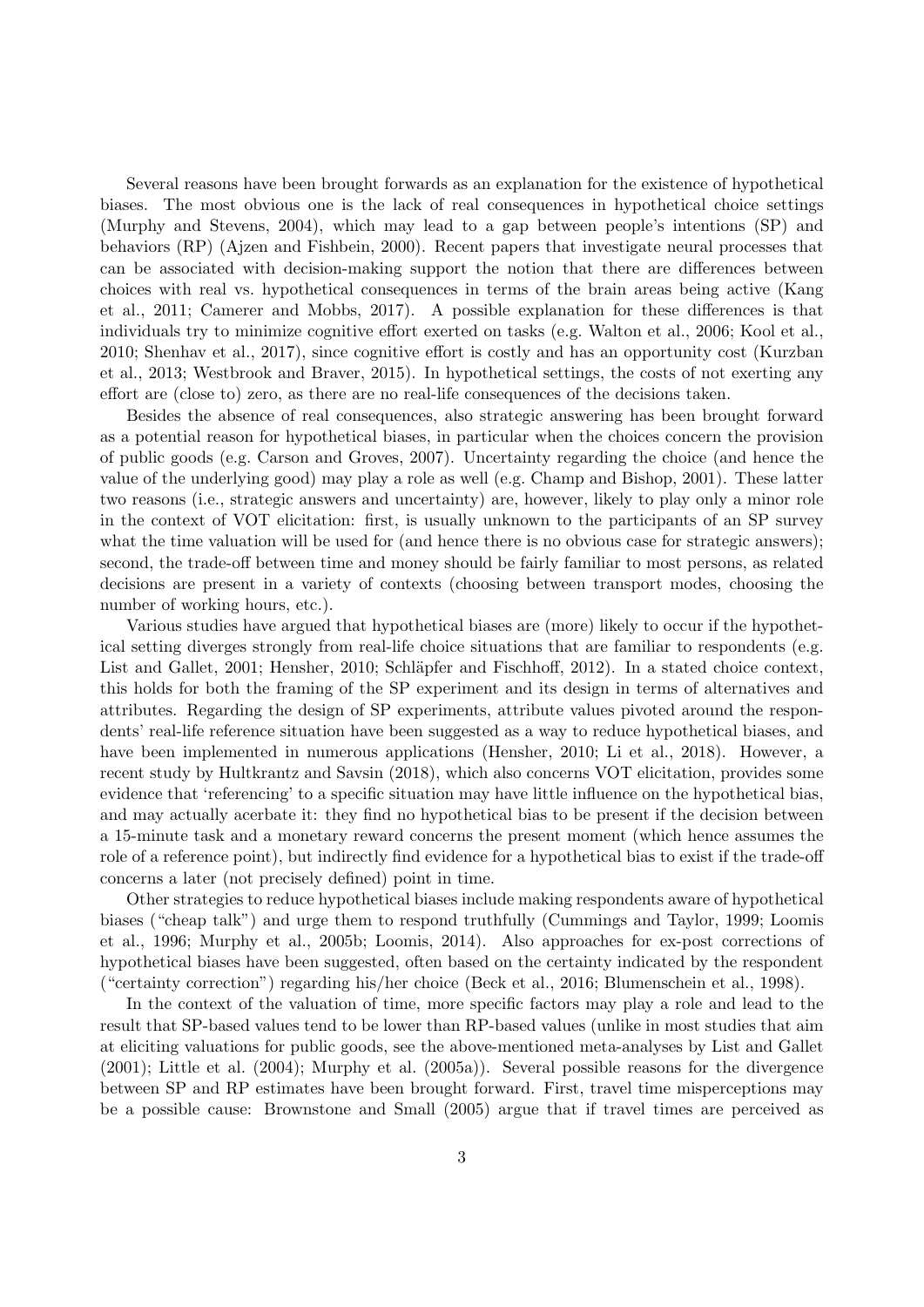longer than they actually are, persons will react to travel times in an SP setting as if they were overstated, in turn leading to SP-based VOT estimates that are biased downwards. This hypothesis was tested in Peer et al. (2014) but could not be confirmed. Second, time inconsistencies may play a role (Brownstone and Small, 2005). They may, for instance, induce drivers to more often choose toll lanes in real life than implied by their SP responses, leading to comparatively lower SP-based VOTs. A further hypothesis is that in hypothetical settings, respondents do not take into account their scheduling restrictions to the same extent they would do in real life (or more generally "disregard alternative time use", see Hultkrantz and Savsin (2018)), due to the lack of real consequences. As a result the SP-based VOT is lower than the RP-based VOT, since the former does not fully account for scheduling constraints.

In our study we can exclude that travel time misperceptions or time inconsistencies play a role in explaining any hypothetical bias, as the only difference between the SP and the RP setting was that only the latter had real consequences. However, we will show that the presence of scheduling constraints plays an important role.

More than 300 Czech university students participated in our study. They were randomly assigned to either the SP or the RP treatment. Each participant had to fill multiple price lists, consisting of 80 choice situations, in which (s)he had to decide between going home directly after the end of the experimental session and no reward, or waiting after the end of the experimental session and earning a specified monetary compensation. For participants in the incentivized (RP) treatment, one of the 80 choices was randomly selected and if the participant had chosen to wait, the student had to remain in the lab for the specified time and received the stated compensation at the end. In the hypothetical (SP) treatment, students were informed that none of the choices will have a real-life consequence for them, so they will be free to leave the lab directly after the experimental session and receive no monetary compensation. We further provided a fixed compensation for participating in the experiment to a sub-group of participants in the SP treatment in order to test whether this encourages participants to invest more cognitive effort in filling in the choice tasks truthfully, potentially reducing hypothetical biases.

We find that hypothetical biases are present even in this controlled setting. In line with earlier studies comparing SP- and RP-based VOT, participants attach a higher value to (waiting) time in the RP setting than in the SP setting. The bias is larger for participants who have scheduling restrictions, presumably because thinking about rescheduling takes up mental resources, which participants are only willing to invest if the real-life consequences occur. This explanation is supported by the hypothetical bias being less strong for participants (with scheduling restrictions) who perform better in an incentivized speed coding test, and therefore are expected to have a higher cognitive ability. This implies that the hypothetical bias found in our data is mainly driven by people who would need to make important changes to their plans, if they had to wait in the lab after the experiment, but who also seem to be less able or willing to think about the consequences of these changes in a hypothetical setting. The bias does not diminish if the participants receive a fixed compensation for participating in the study.

Our study makes multiple contributions. It adds evidence on the reasons why SP- and RPbased VOT diverge. Unlike in most earlier studies that compare SP- and RP-based data , the controlled lab setting allows us to identify and test specific hypotheses related to the origin of the hypothetical bias. Our findings add also to other fields in which stated preference data (or contingent valuation data) are used to elicit willingness-to-pay values (in particular, environmental economics), and which so far have paid fairly little attention to the role of cognitive effort and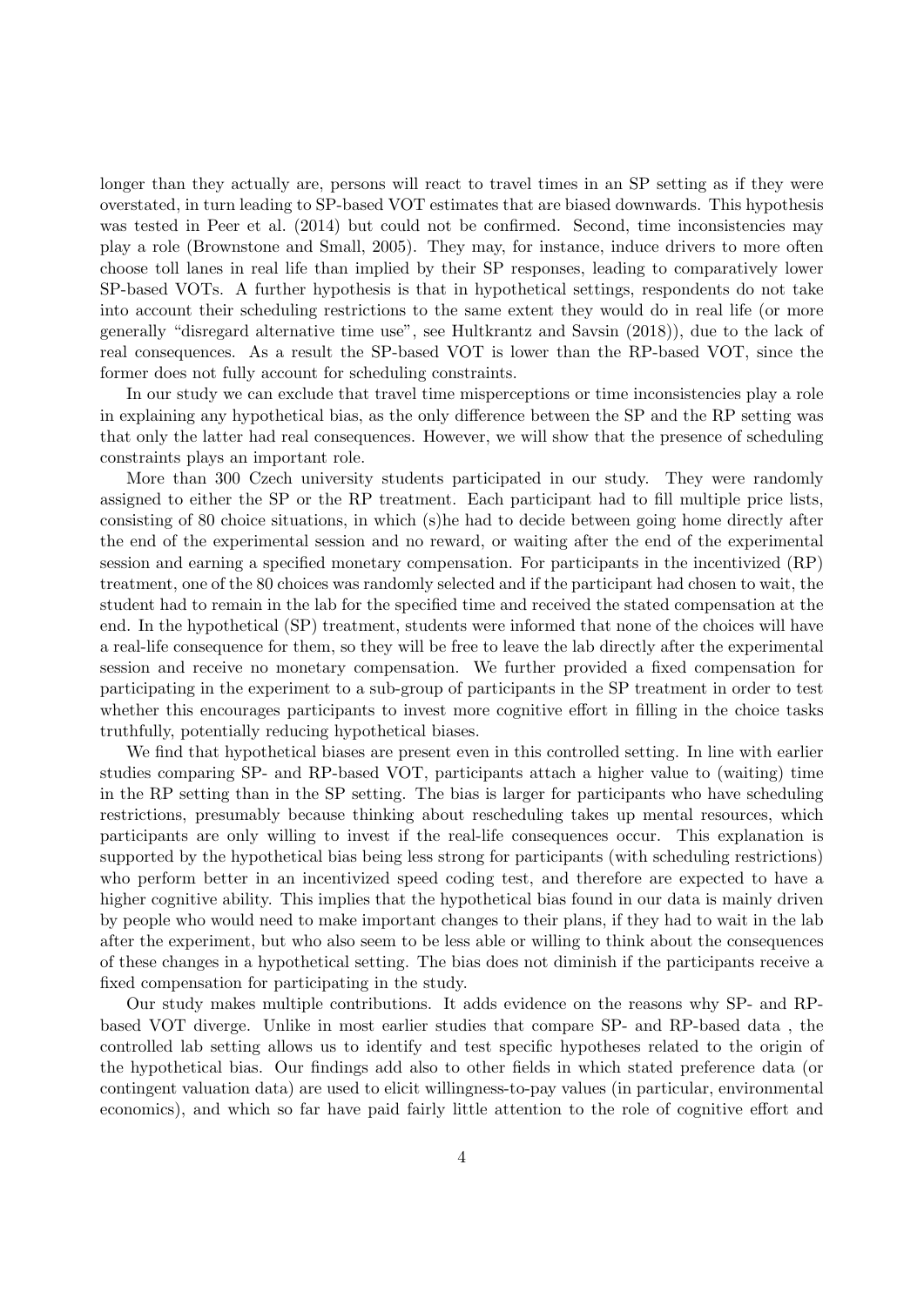ability. Multiple studies have emphasized the need for a more general theory on the formation of hypothetical biases (e.g. Murphy et al., 2005b; Mitani and Flores, 2010), to which this paper may contribute. Our paper also adds to the expanding body of literature at the intersection of lab experiments and choice modeling (e.g. Carlsson, 2010; Fayyaz et al., 2018), as well as to the limited literature that shows how constraints in mental processes may lead to biases in valuations (e.g. Koster et al., 2015).

Our results also have strong policy implications as the VOT is a commonly used parameter in transport models and appraisals. If it is afflicted by hypothetical biases, also the outcomes of these models and appraisals are likely to be biased.

The structure of the paper is as follows. Section 2 discusses the experimental design, data sources and experimental procedures. Section 3 provides an overview of the sample characteristics and descriptives on the value of time elicited from the multiple price lists. Section 4 discusses the models and results. Section 5 includes discussion and conclusions.

#### 2. Experimental design and procedures

#### 2.1. Main experiment

The main aim of the experiment is to compare the value of (waiting) time elicited in a setting with hypothetical consequences to a setting with real consequences. We refer to the former as stated preference (SP) treatment, and the latter as revealed preference (RP) treatment, due to the resemblance of the corresponding data to standard stated and revealed preference data. Each participant was randomly assigned to one of the treatments (between-subject design).

In both the SP and the RP treatment, we elicit the value of waiting time for all our subjects using multiple price lists (MPLs), each containing choices between two options: 1) going home right after the scheduled end of the experimental session, and receiving no additional payment, and 2) waiting for a specified time and receiving a monetary compensation for the waiting time. The only difference between the two treatments is in terms of whether the choices taken in the MLP have real consequences (RP) or purely hypothetical ones (SP).

In the RP treatment, students were informed that one of the 80 questions contained in the MLPs (20 questions in 4 MPLs) will be randomly selected, and their answer to this question will be implemented. Hence, if the choice of a student in the selected question was to wait 0 minutes, she was free to leave after the end of the session. If, however, (s)he chose for the alternative, e.g., waiting for 60 minutes in return for receiving 338 CZK, (s) he had to wait for 60 minutes in the lab and only then received the waiting compensation of 338 CZK. In the SP treatment, in contrast, participants were informed that their choices would not have any consequences, yet they were asked to provide accurate answers based on their actual after-class plans<sup>2</sup>; they were able to leave the lab at the scheduled end of the experimental session and did not receive any additional payment.

In total, participants were required to fill in four MPLs containing 20 questions with varying compensation for waiting: two MPLs with waiting times fixed to 30 and 60 minutes, respectively, and two MPLs with uncertain waiting times with a mean of 30 and 60 minutes, respectively. In the MPLs with uncertain waiting times, the duration of waiting was randomly drawn from a list of six values equal to 15, 21, 27, 33, 39, and 45 minutes in MPLs with short waiting times, and to 30,

<sup>&</sup>lt;sup>2</sup>All experimental sessions were scheduled in the evening such that none of the students had a class at the end of the experiment.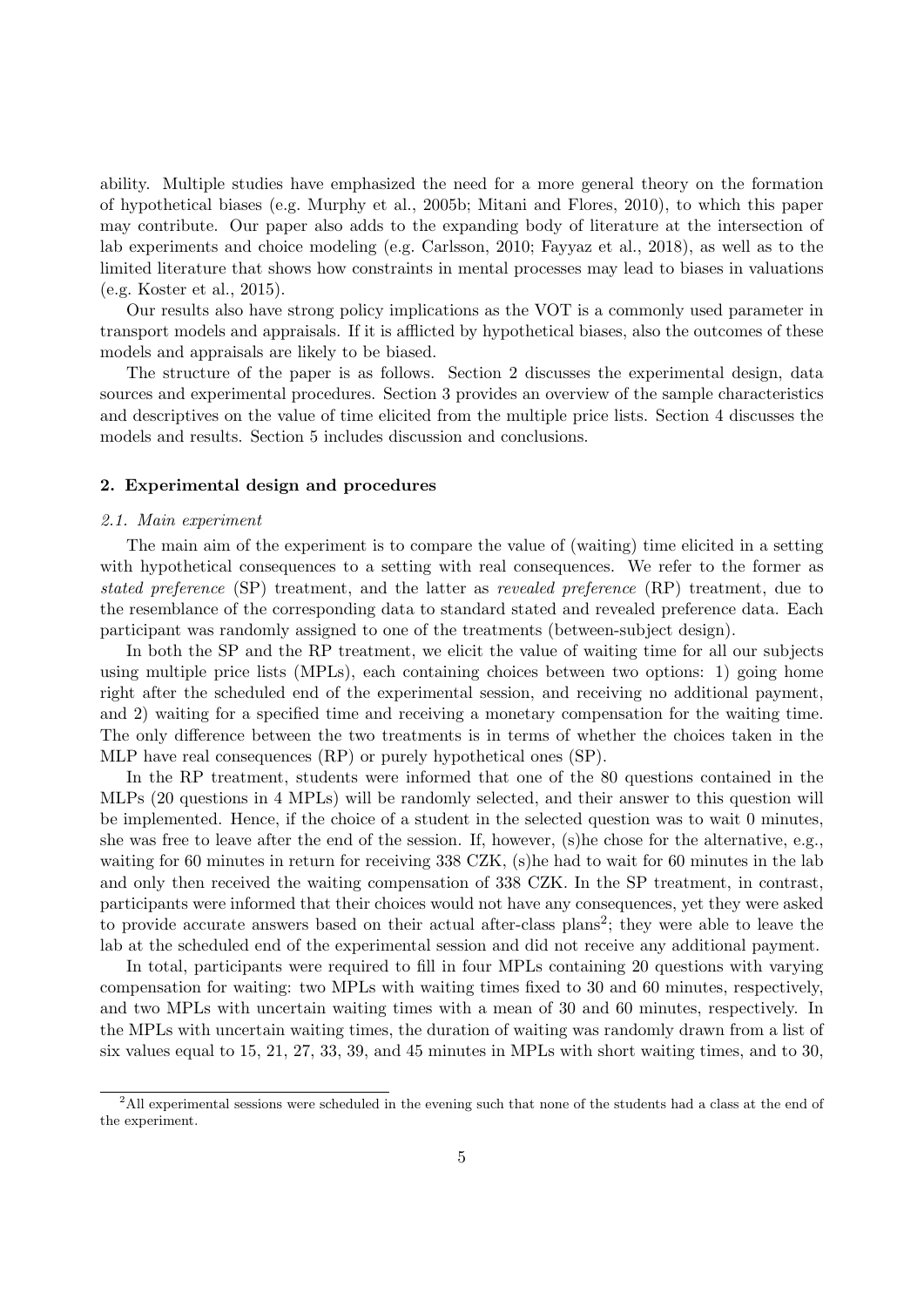42, 52, 66, 78, or 90 minutes in the MPLs with long waiting times. The draw was implemented for the RP treatment (if for the selected choice the participant had decided to wait), whereas in the SP treatment it was a hypothetical distribution of potential waiting times. Participants saw the four MPLs in a random order and had a possibility to return to completed MPLs. Each multiple price list contained 20 questions, with the compensation for waiting ascending from 0 to almost 380 CZK per hour.<sup>3</sup> For each MPL, we recorded the midpoint between the values where the subject switches from not waiting to waiting for a given waiting time (or range of waiting times in case of the MPLs with uncertain waiting times), from which the monetary value of (waiting) time (VOT) in CZK per hour can be derived.

While the RP treatment had the same structure in the entire experiment, we implemented two versions of the SP treatment. We test whether students are more motivated to carefully think about their answers (i.e. in a similar way as they are expected to think about their decisions in the RP treatment) if they receive a fixed payment for their participation in the experiment. Hence, in treatment SP0, students were not paid for filling in the MPLs, whereas in treatment SP50, they received a fixed payment of 50 CZK and an additional note stressing that this payment is there to motivate them to think carefully about their choices.

The participants were not informed in advance that they might have to wait after the experiment. The waiting option hence represented an unexpected change in their schedules. Participants in both treatments were informed about the rules applicable in their (hypothetical or actual) waiting time. They knew that while waiting they were not allowed to talk to anyone, use computers in the lab, or sleep. They could, however, use whatever electronic device or reading and writing materials they happened to have with them, providing them, among others, with the possibility to listen to music, read books, do homework, use laptops and mobile phones. They also could go to the bathroom, and if they had to wait for more than 60 minutes, they were allowed to buy food or drinks from a vending machine at school. These rules should imitate an unexpected delay in a public transport trip where the passenger travels alone and waits in an environment with available seats, desks and free WiFi (e.g. when spending unplanned time at a train station due to an unexpected delay).

#### 2.2. Coding speed test (CST)

The MPLs were complemented by data from a coding speed test (CST) filled in by the same participants. In the CST, which measures the speed of information processing (Segal, 2012), participants had 5 minutes time to match as many words as possible with four-digit numbers according to a key. The key, visible during the entire task, contained 10 words and their respective codes. In each question, participants were asked to match a word with one of the five codes offered. As shown by Segal (2012), the interpretation of the recorded test scores differs depending on whether the test is incentivized (i.e. a reward is given for each correct match) or not. If the test is incentivized, the scores tend to reflect cognitive ability. In the unincentivized version, the scores tend to not only reflect cognitive ability, but also intrinsic motivation.

In our experimental setting, both cognitive ability and intrinsic motivation may play a role: both factors may potentially influence how much effort participants put into thinking about their

<sup>&</sup>lt;sup>3</sup>At the time of the experiment 380 CZK corresponded to roughly four times the hourly wage of unqualified student labor in the Czech Republic. The prices ranged from 0 to 187 CZK if the (mean) waiting time was 30 minutes, and from 0 to 378 if the (mean) waiting time was 60 minutes. We avoided any round numbers that could form focal points.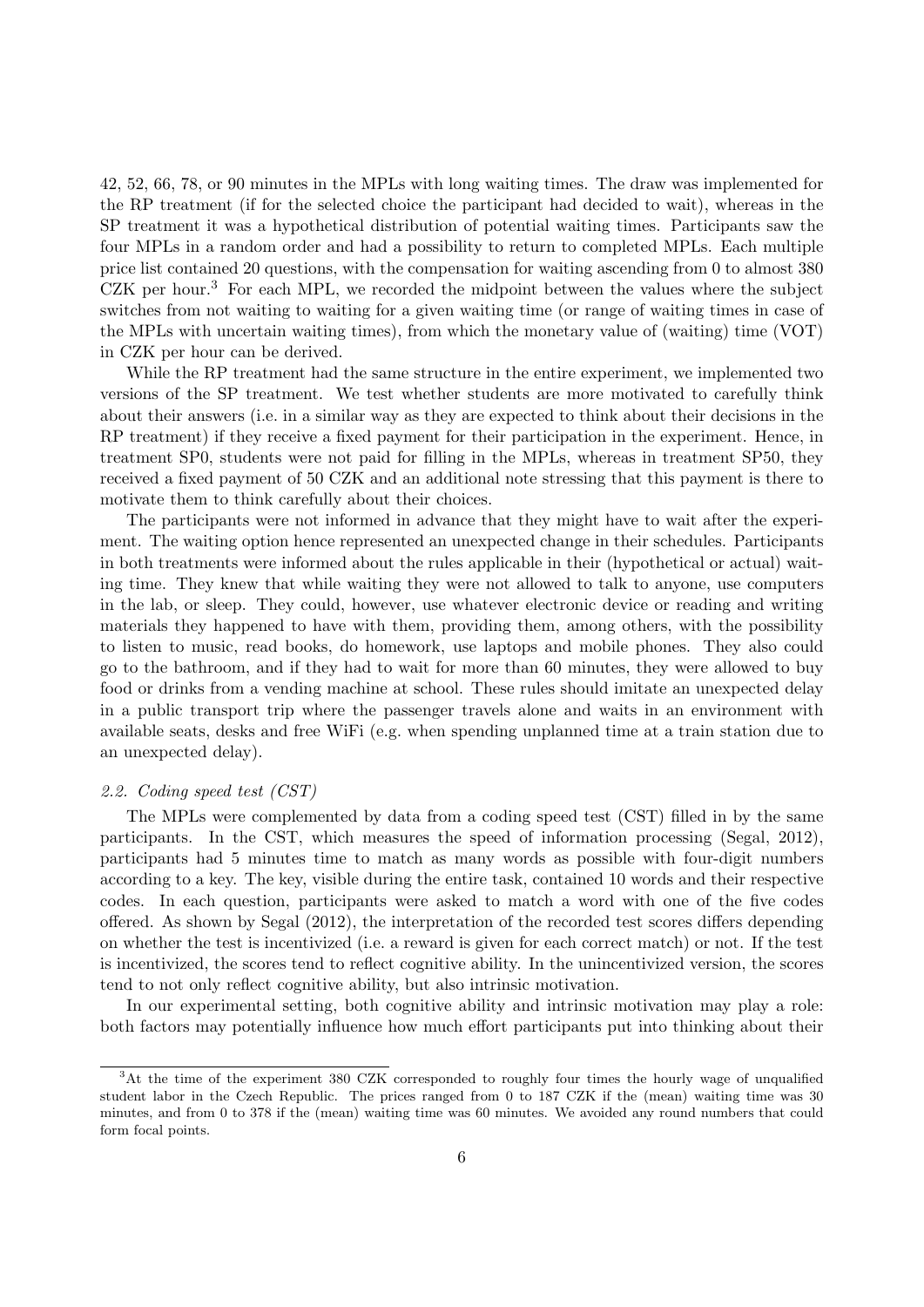choices in the MPLs and in particular the implied scheduling implications. While participants in the RP treatment have a natural incentive to carefully think about the real-life implications of their choices due to the fact that one of their choices is going to be implemented, this incentive is absent for participants in the SP treatment. We hypothesize that the extent to which participants in the SP treatment take choices resembling those taken in the RP treatment may depend on their cognitive ability and/or intrinsic motivation. We therefore test the following two types of compensation: in half of the sessions participants received a fixed payment of 30 CZK for completing the CST, and the other half received a piece rate of 1 CZK for each correct answer. Hence, each of the abovementioned versions of the experiment (RP, SP0, SP50) consists in fact of two treatments, one treatment in which filling in the CST is compensated by a fixed pay (FP) and another treatment in which it is compensated a piece rate (PR). All six treatments are summarized in Table 1.

#### Table 1 Overview of treatments

|                              | Revealed preference (RP) | Stated preference (SP) |                     |
|------------------------------|--------------------------|------------------------|---------------------|
|                              |                          | No pay                 | Fixed pay (50 CZK)  |
| Coding speed test fix pay    | RP FP                    | SP <sub>0</sub> FP     | SP <sub>50</sub> FP |
| Coding speed test piece rate | RP PR                    | SPO PR                 | SP50 PR             |

#### 2.3. Questionnaire

Before filling in the MPLs, every participant had to answer several questions regarding his/her plans after the scheduled end of the experimental session. This was done in order to induce the participants to carefully think about their scheduling constraints before they attach a monetary value to spending additional time in the lab. There were five questions in total. We asked the following three yes/no questions related to their scheduling constraints, each with tree versions depending on the waiting time  $(30/60/90 \text{ minutes})$ :  $(Q1)$  Do you plan to travel somewhere and if yes, would you miss the last connection if you waited in the lab for additional 30/60/90 minutes after the scheduled end of the experiment? (Q2) Do you have a planned activity and if yes, would you miss a part or the entire activity if you waited in the lab for additional 30/60/90 minutes? (Q3) Do you have a meeting planned, and if yes would you have to let someone know that you are late (or cannot make it) if you waited in the lab for an additional 30/60/90 minutes? In addition to this, we asked two open questions: (Q4) What would you miss or which activity would you shorten the most if you waited in the lab for additional 30/60/90 minutes? And finally, (Q5) how would you spend your time if you waited in the lab one hour after the scheduled end of the experiment?

#### 2.4. Procedures

A total number of 16 experimental sessions were conducted at Masaryk University Experimental Economics Laboratory (MUEEL) in Brno, Czech Republic, in November and December 2017 and February and March 2018. The experimental environment was programmed in the Software *zTree* (Fischbacher, 2007). At the beginning of the experiment, an experimenter read the instructions aloud with students following slides with examples of the experimental environment on computer screens in front of them.<sup>4</sup> Registration was carried out through *hroot* (Bock et al., 2014) by sending

<sup>&</sup>lt;sup>4</sup>Complete instructions are available upon request from the corresponding author.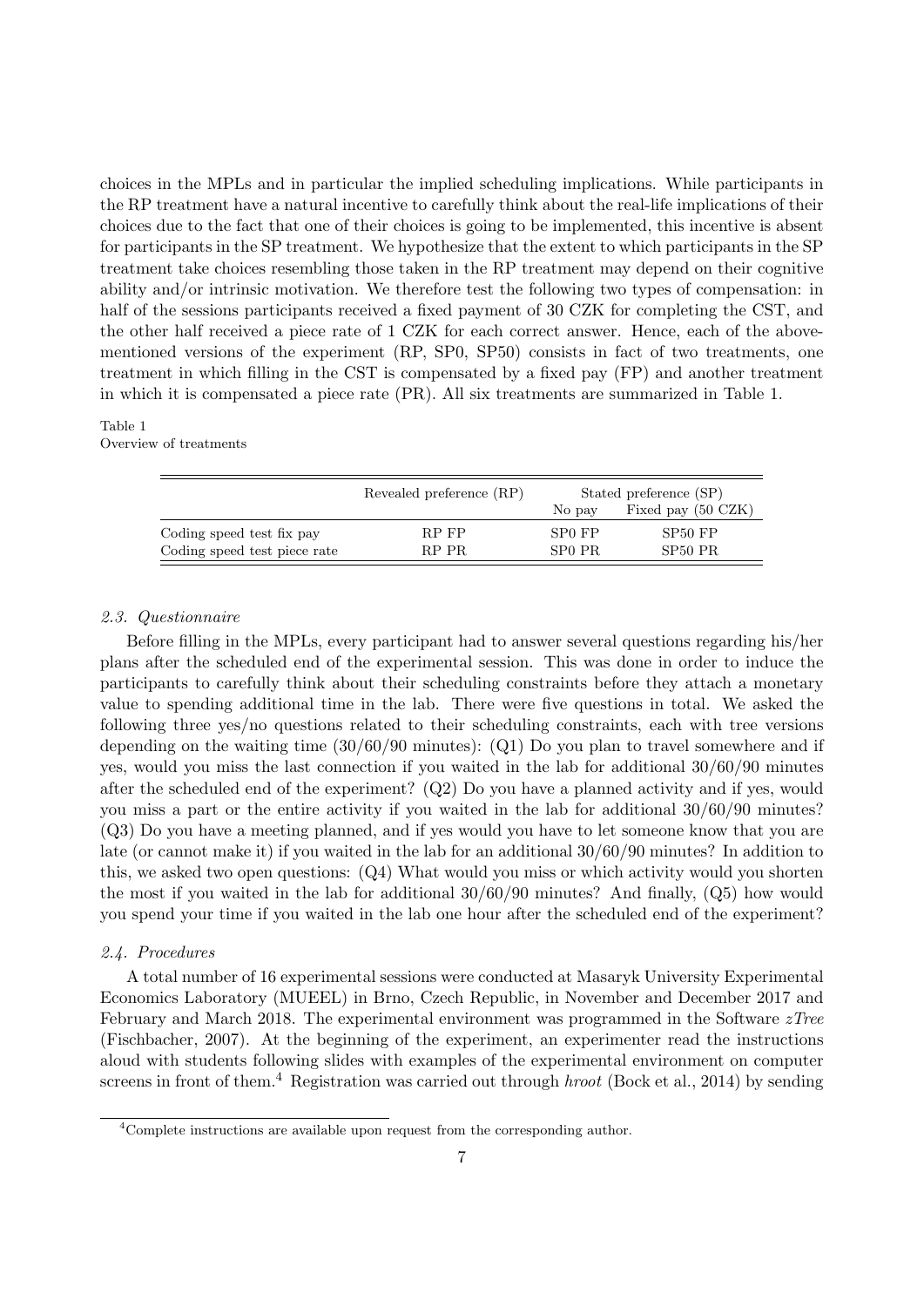an e-mail to subjects registered in the *hroot* database. The e-mail contained a link through which individuals could register for an experimental session on a web application. Invitations contained starting and ending times of the experiments. At each time, both the SP and the RP treatment took place simultaneously in two separate labs. Students could sign up for any pair of sessions by clicking on a common link. They were randomly divided into the SP or RP treatment right before the start of the experimental session.

All sessions took place in the late afternoon. The planned end of 8 of the sessions was at 18.00, and of the other 8 at 19.30. A total number of 309 students participated in one of the 16 experimental sessions, each of which had between 16 and 20 participants. 155 persons were assigned to the RP treatment, and 154 to the SP treatment. Right after the end of the experimental session or at the end of the waiting time the participants privately received a payment in cash. The payment included the applicable payoffs, including the fixed or performance-based payment for the speed coding test, a fixed payment of 50 CZK in the SP50 treatment and, in the RP treatment, the payment for waiting if in the randomly selected question the respondent had indicated that (s)he preferred waiting to going home right after the scheduled end of the session. All choices in the RP treatment were successfully implemented, i.e. no participants left before the selected waiting time.

#### 3. Descriptives

Table 2 shows descriptive statistics divided by the RP and SP treatment. The upper part of the table presents the basic characteristics of our respondents and their coding speed test (CST) scores, while the lower part provides summary statistics on the value of (waiting) time (VOT) elicited from the MPLs. As every respondent had to fill in four MPLs, our dataset contains 1,236 VOT observations  $(309\times4)$ .<sup>5</sup> Note that the switching values from MPLs with a (mean) waiting time of 30 minutes were multiplied by two to get an hourly value of time. Moreover, in 89 out of 1236 observations (7.2%), the participants were not willing to wait even for the highest value presented in the 20th line of the MPL (among these 89 observations, 69 are from the RP treatment). These observations were assigned the value of 384 CZK in MPLs with short waiting times and of 388 CZK in MPLs with long waiting times; these values are equivalent to a situation in which the participant would be willing to wait for the value on the 21st line (corresponding to another equidistant step in the MPL). We will present a robustness check regarding this assumption in Section 4.3.

All the subject-specific variables were tested for imbalance across the two treatment groups (SP and RP). As expected due the random assignment of participants to the RP and the SP treatment, no statistically significant differences were found between the two treatment groups (all p-values > 0.05). In both groups, we find a slight prevalence of females. The subjects were mostly Czech and Slovak students with a mean age of 22.5 years. Also average CST scores are comparable across the treatments. In the further analysis, we use CST scores that are normalized separately for the fixed pay and the piece rate treatment.

We find that the mean VOT in the RP treatment equals 172.8 CZK per hour, which is almost double the normal hourly wage for unqualified student labor. The average SP value equals 71.5% of the RP value, which clearly indicates the presence of hypothetical bias in the data.

<sup>&</sup>lt;sup>5</sup>We did not have to drop any observations due to inconsistent choices made in the MPL, e.g. multiple switches between choosing for waiting vs. leaving, as the experimental environment did not allow for such switches.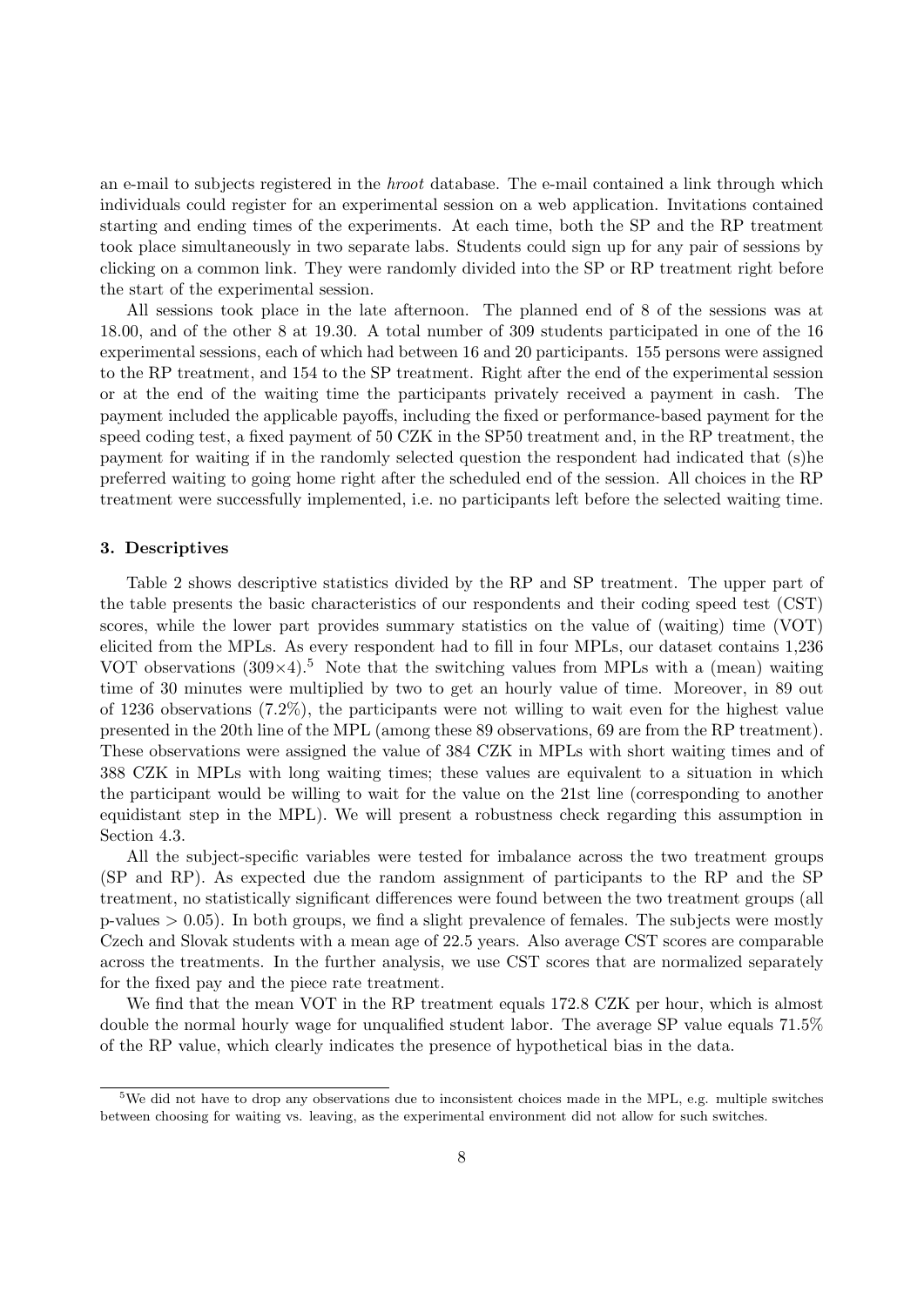Table 2 Descriptive statistics

|                                                       | Incentivized (RP) | Hypothetical (SP) |
|-------------------------------------------------------|-------------------|-------------------|
| Subjects                                              | 155               | 154               |
| Female                                                | 56.1\%            | 55.2\%            |
| Mean age $(s.d.)$                                     | 22.4(2.6)         | 22.6(2.8)         |
| Nationality                                           |                   |                   |
| $\sim$ Czech nationality                              | 63.2\%            | 58.4\%            |
| - Slovak nationality                                  | 36.1%             | 37.7%             |
| $-$ Other nationalities                               | $0.7\%$           | $3.9\%$           |
| Coding speed test                                     |                   |                   |
| - Mean score overall (s.d.)                           | 47.5(11.0)        | 45.7(12.2)        |
| $-$ Mean score fix pay (s.d.)                         | 46.2(11.3)        | 44.7(11.8)        |
| $-$ Mean score piece rate (s.d.)                      | 48.8 $(10.8)$     | 46.7(12.6)        |
| MPL-specific observations (four MPLs per participant) | 620               | 616               |
| Mean VOT in CZK (s.d.)                                | 172.8 (117.3)     | 123.6(92.4)       |
| $\text{Travel} = 1$                                   | $7.1\%$           | $7.5\%$           |
| $Plan = 1$                                            | $39.5\%$          | 43.3%             |
| $Call = 1$                                            | 45.5%             | 41.9%             |
| Constrained (Plan = 1 and Call = 1)                   | 29.8%             | 31.2%             |

Figure 1 shows more detailed descriptive evidence on the VOT, taking into account the results from the MPL with a fixed waiting time of 60 minutes (certain) and the waiting times drawn randomly from a distribution with a mean waiting time of 60 minutes (uncertain).<sup>6</sup> The figure further distinguishes for the SP treatment between those who received a fixed pay (SP50), and those who received no pay (SP0). Using a non-parametric Mann-Whitney U test, we find that the values in the four different versions of the experiment shown in Figure 1 are significantly different at a 5% level. In the MPLs that contain uncertain waiting times, the value of time is about 15% higher compared to the corresponding MPLs with fixed waiting times.<sup>7</sup>

Finally, the dummy variables Travel, Plan and Call, as listed in Table 2, are constructed from questions Q1–Q3 of the questionnaire. For a specific MPL, the value of these variables is 1 if the waiting time for which they answered "yes" in questions  $Q1-Q3$  was lower or equal to at least one of the waiting times included in the MPL. For instance, if a person indicated (s)he would have to call someone if (s)he had to wait for 30 minutes, "Call = 1" for all four MPLs (30 mins, 60 mins, 15–45 mins, and 30–90 mins). If the call is necessary only for waiting times above 90 minutes, "Call  $= 1$ " only applies to the MPL with uncertain waiting times between 30 and 90 minutes. The variable Travel is equal to 1 (meaning that the last public transport connection would be missed) for less than 8 percent of observations, therefore we did not take it into account when evaluating individuals' scheduling constraints. In contrast, more than 40% of participants indicated that they are constrained by a planned activity  $(Plan)$  or would have to inform someone that they would

 $6$ The results for the 30-minute versions are very similar to those of the 60-minute versions, and are hence not shown.

<sup>7</sup>Given that the average standard deviation for the two MPLs with uncertainty is 17 minutes, the reliability ratio (i.e., the value of reliability – with reliability being expressed by the standard deviation of travel times – divided by the value of time) amounts to 0.56, which is in line with the relevant literature (though situated towards the lower end of the distribution, see the meta-analysis by Carrion and Levinson (2012)).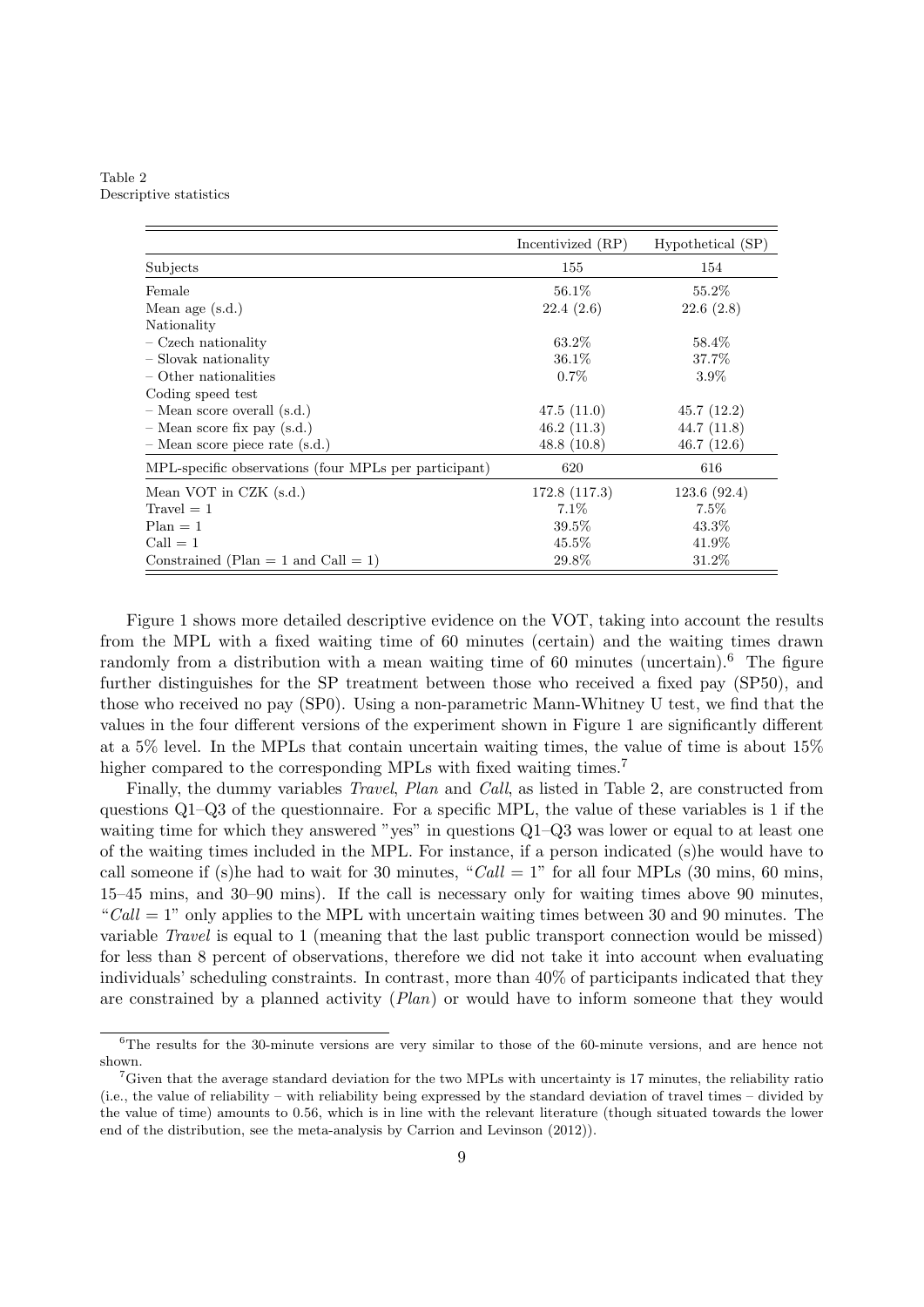

Figure 1

Hourly values of waiting time for the two MPLs with the (mean) waiting time of 60 minutes and the corresponding Mann-Whitney p-values. The bars show the range of  $\pm$ 2SE.

miss (or be late for) a scheduled meeting (Call) if they actually had to wait. Since both Plan and Call capture constraints of a slightly different nature (a planned activity vs. a scheduled meeting), we consider choices of participants as being constrained (i.e. the dummy variable "Constrained  $=$ 1") if both Plan and Call are equal to 1.

#### 4. Models & results

#### 4.1. Overview

Table 3 presents the results of four OLS regressions on the pooled data (four observations per subject) with errors clustered at the individual level. They all aim at explaining the elicited VOTs, but then with an ascending number of explanatory variables. In all models we measure the treatment effect by adding a dummy for the SP treatment (SP), and we further control for three dummy variables: uncertain corresponds to MPLs with uncertain waiting times, long to MPLs with a mean waiting time equal to 60 minutes (as compared to 30 minutes in the other versions), and CST to the normalized coding speed score. Model 1 only includes these variables, whereas Model 2 additionally controls for scheduling constraints. Models 3 and 4 extend Model 2 by shedding light on the interaction between the hypothetical bias and the CST score.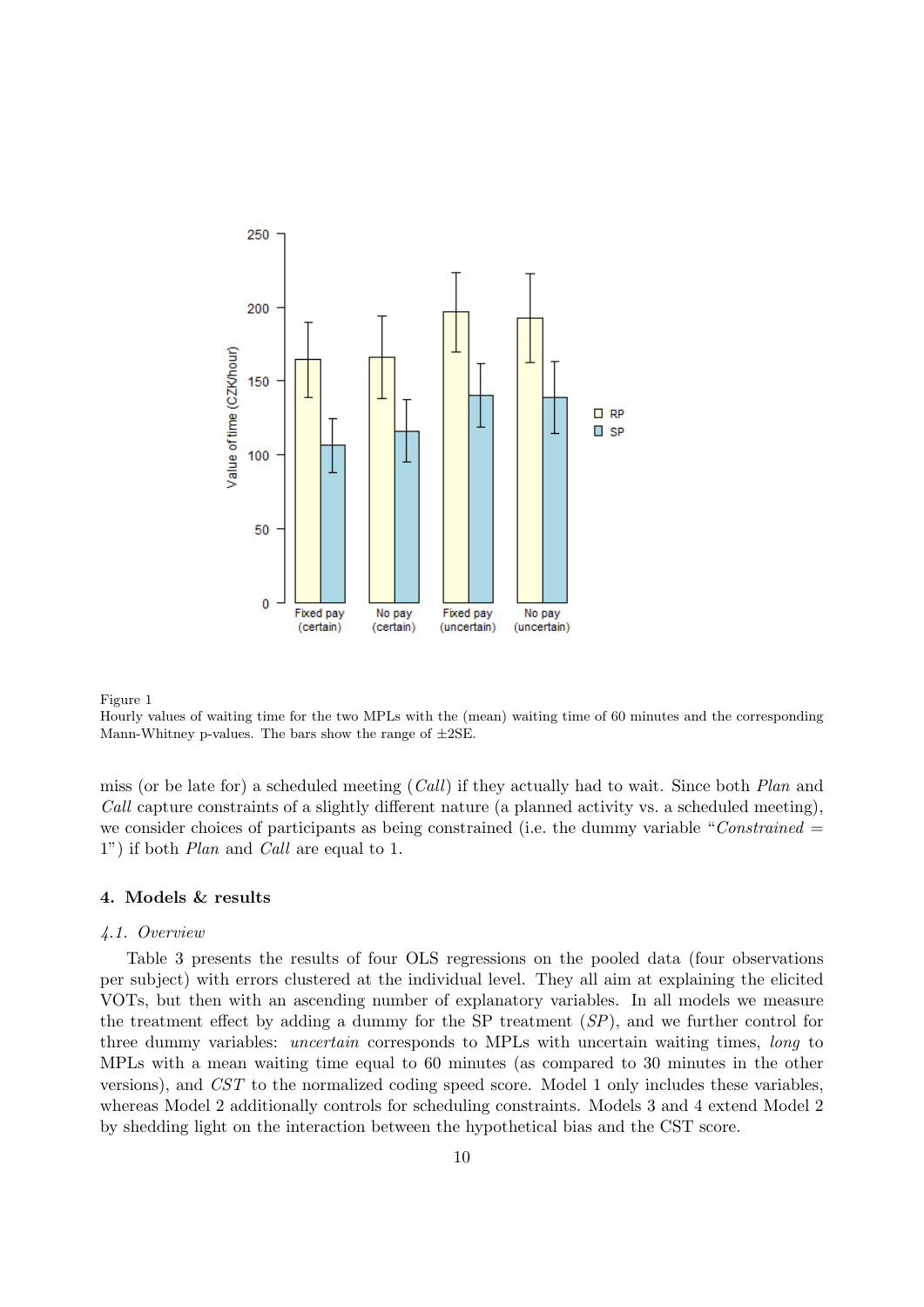#### 4.2. Main results

In line with the descriptive results (see Figure 1), all models show that the value of time is significantly higher if the waiting time is uncertain. The parameter estimate for long is negative and statistically significant in Models 2–4 (it is not statistically significant in Model 1): once controls for scheduling constraints are added to the regressions, the (on average) 60-minute wait is less than twice as costly as the (on average) 30-minute wait.

Model 1 shows that a significant difference exists between the VOT elicited from the RP and the SP treatment, with the SP-based VOT (152.2-44.7=107.5 CZK) being 71% of the RP-based VOT (152.2 CZK). We refer to this differences as hypothetical bias, as it is purely driven by whether a choice has real consequences (RP) or not (SP).

We find that the size of the bias does not depend on whether subjects in the SP treatment received a fixed fee for completing the MPLs (treatment SP0) or whether they received no pay (SP50), as shown by the interaction between SP and Paid MPL not being statistically significant. Note that *Paid MPL* is a dummy variable that is equal to 1 for all decisions that were made in SP sessions where participants received a fixed fee for filling in the MPLs as well as in the corresponding parallel sessions with the RP treatment.

Models 2–4 provide further evidence about the origin of the hypothetical bias. Model 2 controls for scheduling constraints. The VOT is significantly higher in both the SP and the RP treatment when the waiting interferes with participants' plans after the scheduled end of the experimental session (as defined at the end of Section 3). More importantly, the estimate of the interaction between the SP treatment and the presence of scheduling constraints is negative and statistically significant (see  $SP \times Constrained$ ). It implies that the hypothetical bias almost doubles for choices that require adjustments in the evening plans. This effect is driven by the fact that the increase in the VOT due to scheduling constraints in the SP treatment is about half as high compared to the RP treatment. It seems that in the SP setting, where consequences are purely hypothetical, participants do not fully consider possible inconveniences related to the change in schedule.

Model 3 investigates the effect of the CST score on the hypothetical bias. It shows that the CST score does not affect the VOT in the SP treatment in choices that are not constrained by scheduling restrictions (see  $SP \times CST$ ); however, the impact is positive and statistically significant when participants face scheduling constraints (see  $SP \times CST \times Constrained$ ). The estimate shows that an increase in the CST score by one standard deviation increases the VOT measured by the SP questionnaire by almost 60 CZK, hence reducing the hypothetical bias. Participants in the SP treatment with a higher CST score hence seem to take into account the scheduling constraints in a similar way as participants in the RP treatment. In contrast, the VOT of participants with scheduling constraints in the RP treatment is not affected by the CST score see Constrained $\times CST$ ). When facing real-life consequences of their choices, our subjects in the RP treatment seem to value the additional inconvenience due to the unplanned schedule change the same regardless of their CST score.

Model 4 splits the CST scores by whether the test was incentivized by a piece rate (see CST PR) as compared to a fixed fee in order to be able to draw some conclusions on whether the hypothetical bias is driven by lower cognitive ability or lower intrinsic motivation levels. Our results indicate that the findings of Model 3 are driven by CST scores that are incentivized by piece-rate payments (see  $SP \times Constrained \times CST \times CST PR$ ).<sup>8</sup> Following the study results of Segal (2012), this suggests

<sup>8</sup>This interaction term is equal to 1 for 88 choices made by 31 participants.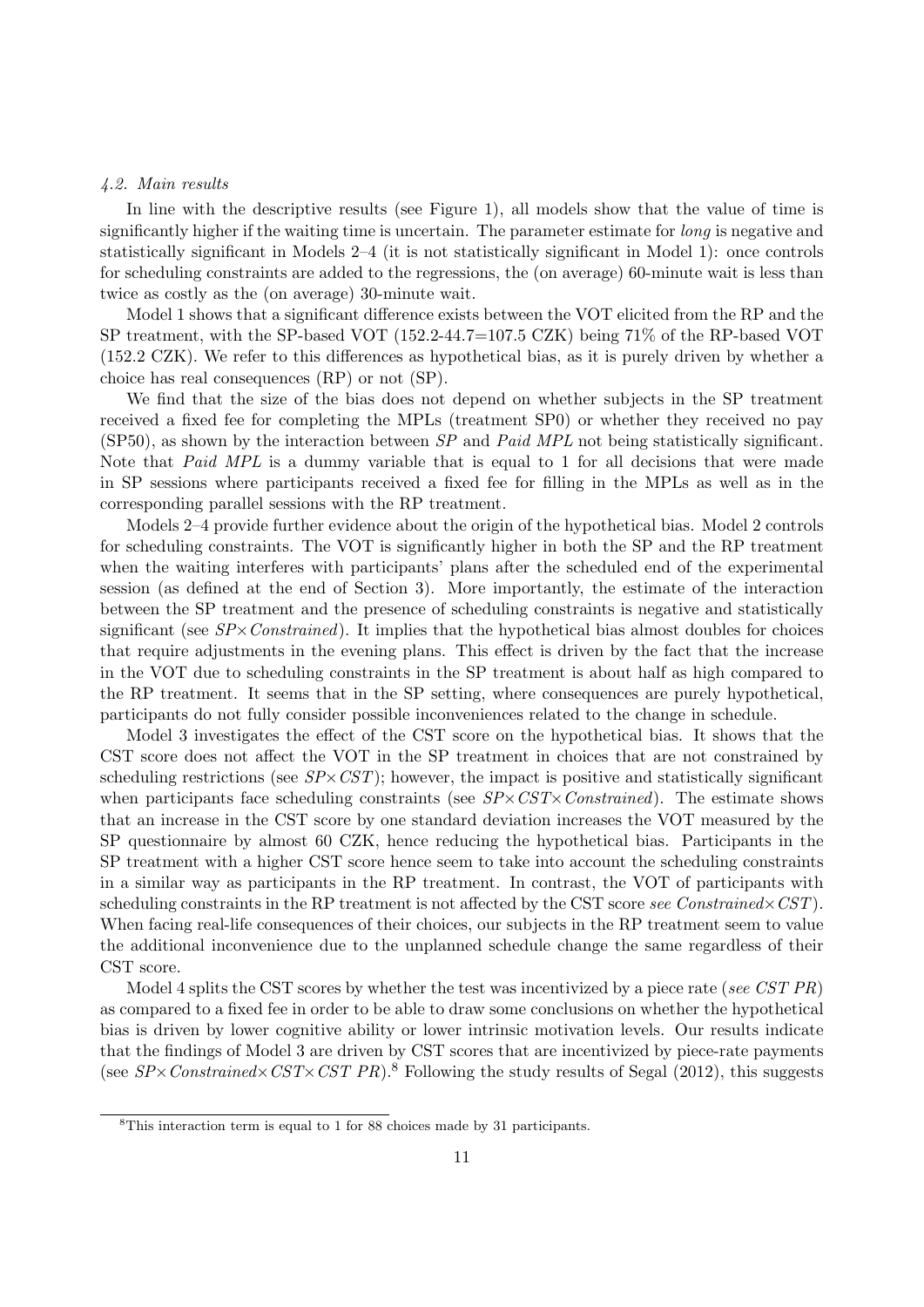|                                                                                    | Dependent variable: VOT |                          |                                          |                         |  |
|------------------------------------------------------------------------------------|-------------------------|--------------------------|------------------------------------------|-------------------------|--|
|                                                                                    | (1)                     | (2)                      | (3)                                      | (4)                     |  |
| Constant                                                                           | $152.203***$            | $129.572***$             | $129.615***$                             | 125.320***              |  |
|                                                                                    | (13.281)                | (12.230)                 | (12.216)                                 | (14.117)                |  |
| Uncertain                                                                          | 28.892***               | $26.272***$              | 26.498***                                | $26.518***$             |  |
|                                                                                    | (2.408)<br>$8.807***$   | (2.544)<br>$-10.807***$  | (2.548)<br>$-10.566***$                  | (2.563)<br>$-10.886***$ |  |
| Long                                                                               | (2.426)                 | (3.515)                  | (3.481)                                  | (3.469)                 |  |
| $\operatorname{CST}$                                                               | 4.522                   | 2.864                    | 7.476                                    | $-8.721$                |  |
|                                                                                    | (5.077)                 | (4.788)                  | (9.210)                                  | (11.379)                |  |
| <b>SP</b>                                                                          | $-44.718***$            | $-30.171*$               | $-31.955***$                             | $-16.776$               |  |
|                                                                                    | (16.931)                | (15.756)                 | (15.731)                                 | (18.900)                |  |
| Paid MPL                                                                           | 2.753                   | 4.636                    | 3.712                                    | 2.130                   |  |
|                                                                                    | (18.012)                | (16.064)                 | (16.147)                                 | (16.740)                |  |
| $SP \times$ Paid MPL                                                               | $-7.416$                | $-8.892$                 | $-6.812$                                 | $-4.229$                |  |
|                                                                                    | (22.760)                | (20.708)<br>$110.274***$ | (20.552)<br>$112.340***$                 | (20.822)<br>97.858***   |  |
| Constrained                                                                        |                         | (17.246)                 | (17.305)                                 |                         |  |
| $SP \times Constrained$                                                            |                         | $-49.760**$              | $-50.397**$                              | (21.021)<br>$-70.849**$ |  |
|                                                                                    |                         | (22.694)                 | (22.395)                                 | (27.964)                |  |
| $SP \times CST$                                                                    |                         |                          | $-13.444$                                | 0.461                   |  |
|                                                                                    |                         |                          | (10.878)                                 | (14.766)                |  |
| ConstructXCST                                                                      |                         |                          | $-18.254$                                | 0.133                   |  |
|                                                                                    |                         |                          | (14.225)                                 | (17.295)                |  |
| $SP \times Constrained \times CST$                                                 |                         |                          | 58.375***                                | 19.392                  |  |
|                                                                                    |                         |                          | (19.406)                                 | (22.338)                |  |
| CST PR                                                                             |                         |                          |                                          | 9.087                   |  |
| Constrained $\times$ CST PR                                                        |                         |                          |                                          | (17.145)<br>29.749      |  |
|                                                                                    |                         |                          |                                          | (32.486)                |  |
| $CST \times CST$ PR                                                                |                         |                          |                                          | $35.218*$               |  |
|                                                                                    |                         |                          |                                          | (18.600)                |  |
| $SP \times CST$ PR                                                                 |                         |                          |                                          | $-31.609$               |  |
|                                                                                    |                         |                          |                                          | (21.212)                |  |
| $SP \times Constrained \times CST$ PR                                              |                         |                          |                                          | 41.576                  |  |
|                                                                                    |                         |                          |                                          | (42.718)                |  |
| $SP \times CST \times CST$ PR                                                      |                         |                          |                                          | $-31.896$               |  |
| $ConstructXCST \times CST$ PR                                                      |                         |                          |                                          | (21.886)<br>$-31.617$   |  |
|                                                                                    |                         |                          |                                          | (21.841)                |  |
| $\text{SP}\!\times\!\text{Constrained}\!\times\!\text{CST}\!\times\!\text{CST}$ PR |                         |                          |                                          | 82.845**                |  |
|                                                                                    |                         |                          |                                          | (38.774)                |  |
| Observations                                                                       | 1,236                   | 1,236                    | 1,236                                    | 1,236                   |  |
| $R^2$                                                                              | 0.073                   | 0.207                    | 0.222                                    | 0.254                   |  |
| Adjusted $R^2$                                                                     | 0.069                   | 0.201                    | 0.215                                    | $0.243\,$               |  |
| Note:                                                                              |                         |                          | $*_{p<0.1;}$ $*_{p<0.05;}$ $*_{*p<0.01}$ |                         |  |

Table 3 OLS regression with robust standard errors clustered at the individual level

12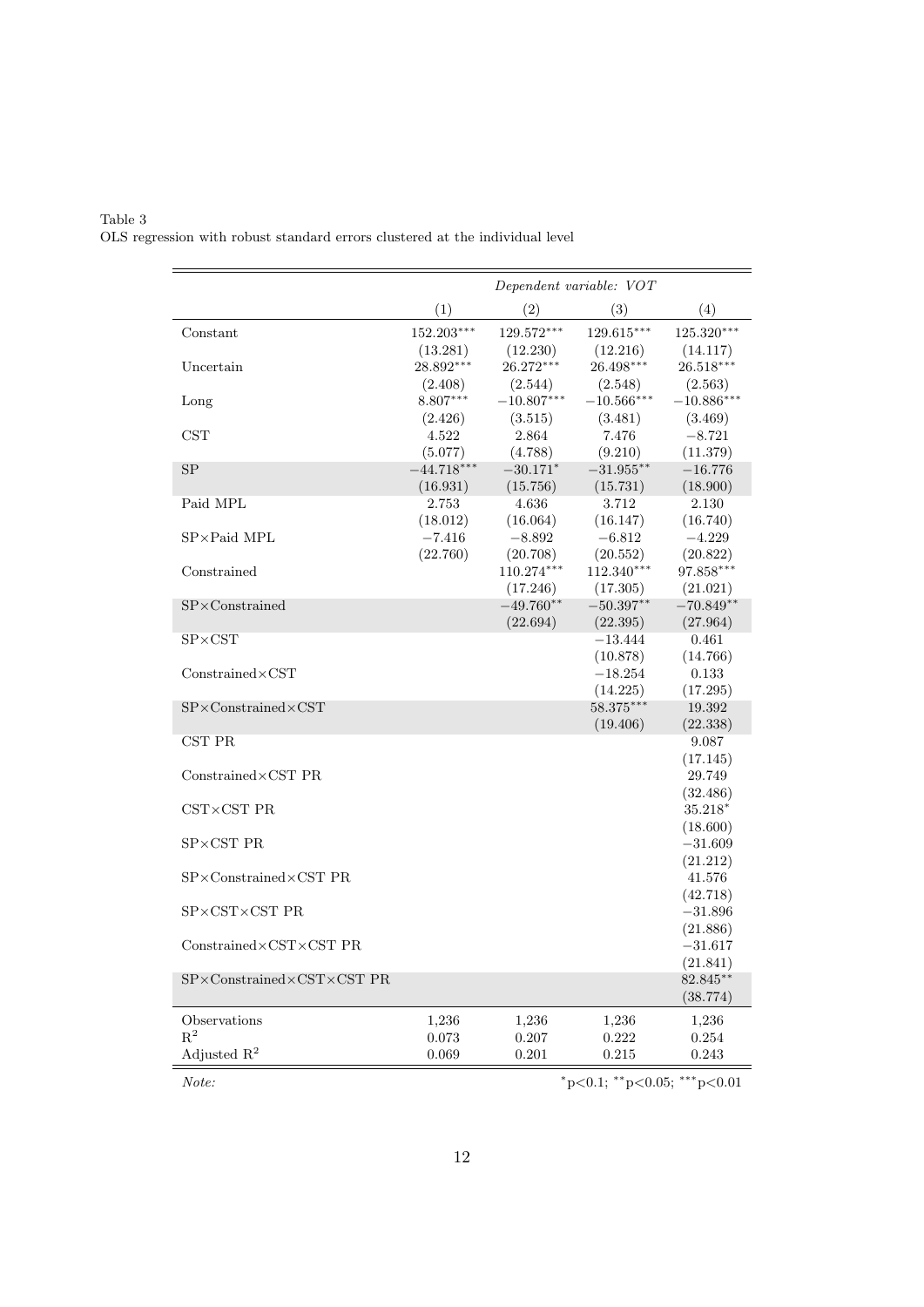that for the group of participants who are in the SP treatment and who have scheduling constraints, the size of the hypothetical bias is lower for those with a high cognitive ability, whereas intrinsic motivation (which tends to be associated with performing well in unincentivized CST) seems to matter less.<sup>9</sup> However, it should be noted that a possible reason for not finding a significant effect for those in the fixed pay treatment is that the corresponding measure of the CST might be more noisy because it may confound the influence of cognitive mobility and intrinsic motivation.

#### 4.3. Robustness checks

We conduct several robustness checks. First, to address the problem that for  $7.2\%$  of the MPLs, the participants were not willing to wait even for the highest reward presented, we estimate a Tobit regression that is able to take into account the resulting censoring. The Tobit model with standard errors clustered at the individual level is shown in Table A.4. It provides almost identical results as the OLS regression in Table 3, for which we assumed that participants would have been willing to accept the waiting time at an additional (equidistant) monetary amount added to the MPL (384 CZK per hour in the MPLs with short waiting times, and 388 CZK per hour at MPLs with long waiting times).

Second, we added controls for socio-economic variables (nationality, gender, age), yielding very similar results to those presented above, presumably because of the homogeneity of our sample. Third, our main results also hold if a random-effects model is used instead of the OLS with clustered errors (see Tabel B.5). And finally, the results are also similar if scheduling constraints are defined as "Plan = 1" instead of "Plan = 1 & Call = 1" (see Tabel C.6). Marginally significant interactions between the SP treatment and scheduling constraints  $(SP \times Plan)$  in Models 2 and 3 are consistent with a weaker definition of constrained choices (they include situations where " $Plan = 1$ " but "Call"  $= 0$ ").

#### 5. Discussion and conclusion

We conducted a controlled lab experiment, in which participants were randomly assigned either to a stated preference (SP) or a revealed preference (RP) treatment. In both treatments participants, had to fill in multiple price lists (MPLs) in which they faced a trade-off between unexpectedly having to wait after the scheduled end of the experimental session and obtaining a monetary reward. The only difference between the two treatments was that choices made in the SP treatment had no real-life consequences, whereas choices made in the RP treatment had real-life consequences in terms of monetary incentives and unexpected waiting time.

Comparing the values of (unexpected waiting) time (VOT) elicited from both treatments, we find a significant hypothetical bias (i.e. divergence of the SP- from the RP-based VOT): as in most studies comparing SP- and RP-based estimates of the VOT (e.g. Ghosh, 2001; Hensher, 2001; Brownstone and Small, 2005; Small et al., 2005; Isacsson, 2007), we find that the SP-based value is lower than the RP-based one (with the former being around 71% of the latter).

Given that the design of the MPLs was identical between the SP and the RP setting, we can exclude that other explanations such as travel time misperceptions or time inconsistencies (as suggested by Brownstone and Small, 2005) play a role in explaining the hypothetical bias.

<sup>&</sup>lt;sup>9</sup>This is related to the result of Staněk and Krčál (2018) who find that time preferences correlate with the incentivized, but not with the non-incentivized CST scores.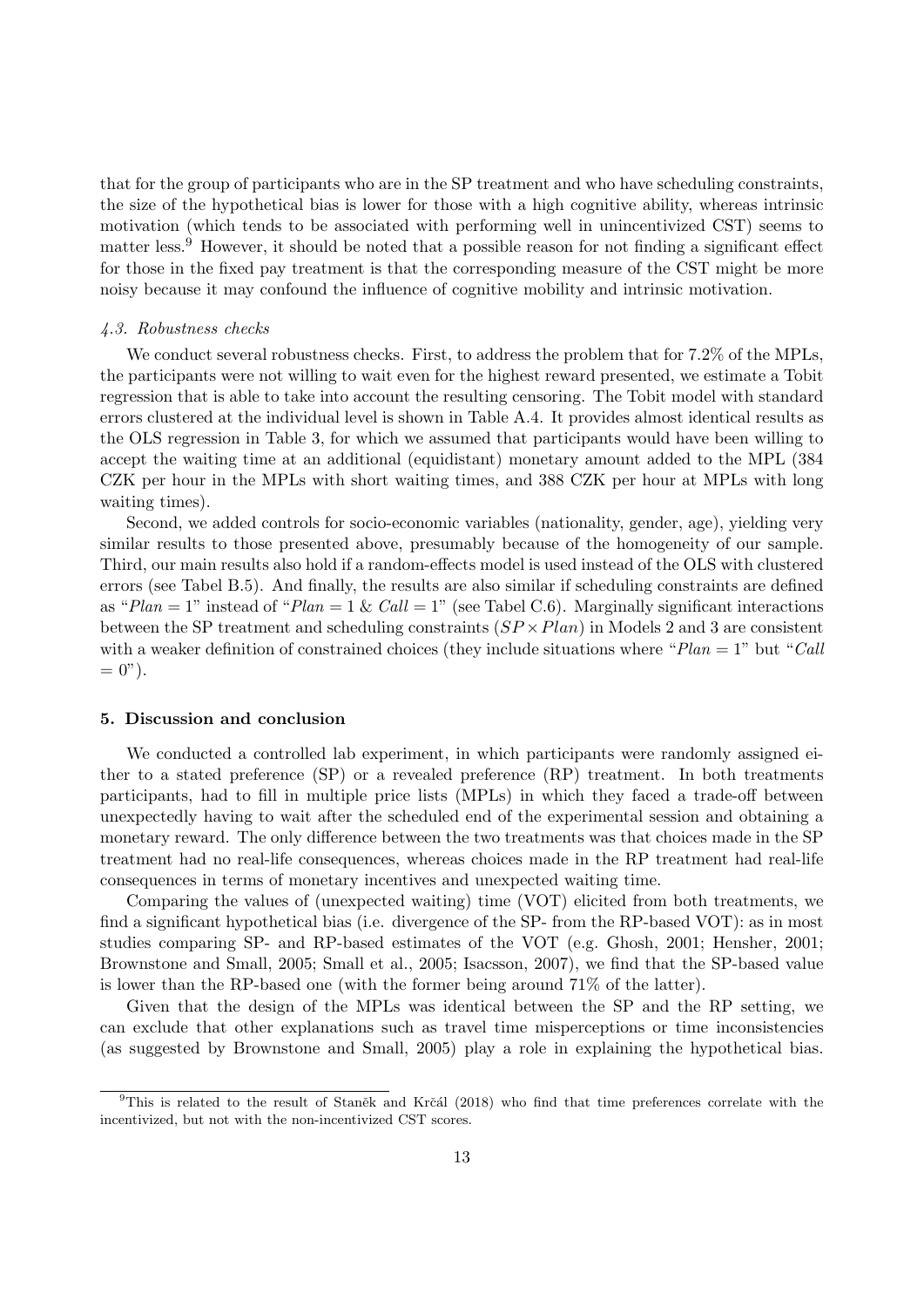Moreover, we find that the hypothetical bias does not diminish if participants assigned to the SP treatment are granted a fixed payment in order to make them think more carefully about their choices.

Our results instead seem to indicate that the presence of scheduling constraints plays a crucial role in explaining why the VOT elicited in the SP setting differs from the VOT elicited in the RP setting. We find that the hypothetical bias identified in our experiment can to a large extent be attributed to participants who have scheduling constraints during the time when the unexpected waiting would take place. This may also explain why Hultkrantz and Savsin (2018) in a very similar experimental setup found no hypothetical bias: they only considered an unexpected waiting time of 15 minutes, in which scheduling constraints supposedly play a much more minor role compared to the range of waiting times considered in this experiment (15-90 minutes).

For individuals with scheduling constraints, the trade-off between (unexpected waiting) time and a monetary reward is likely to be more difficult to answer than for those who are unconstrained. In an SP-setting without real consequences, participants might thus tend to ignore their constraints, leading to a downward bias on the VOT. The avoidance of mental effort is consistent with evidence originating from neurosciences and neuroeconomics. Several studies shows that humans are usually inclined to keep the cognitive effort exerted on tasks at a minimum, since cognitive effort has an opportunity cost (Walton et al., 2006; Kool et al., 2010; Kurzban et al., 2013; Westbrook and Braver, 2015; Shenhav et al., 2017). In hypothetical settings, we expect the costs of not exerting any effort approach zero, due to a lack of real-life consequences (unless there are internal, selfgenerated rewards (see Westbrook and Braver, 2015), which, however, we do not believe to play a major role in our application<sup>10</sup>). Consistent with this explanation, we find that the hypothetical bias is larger for persons with a relatively low cognitive ability (as measured by an incentivized speed coding test), i.e. persons for whom the cognitive effort required to consider the scheduling constraints is likely to be higher.

Our results add to the evidence that SP data may yield results that diverge substantially from those based on RP data (see List and Gallet, 2001; Little et al., 2004; Murphy et al., 2005a, for overviews), potentially leading to wrong decisions regarding transport policies and investments (a large share of benefits in CBA is usually due to travel time gains). We show that hypothetical biases are evident even in a controlled setting, in which participants face a supposedly simple and realistic trade-off between time and money with the hypothetical consequences being very clear and near-term. Furthermore, participants were explicitly told to make considerate choices, they were not put under time pressure, and (a part of participants) received a fixed payment in return for filling in the SP. We must hence conclude that, even if designed and conducted well, SP data are subject to substantial hypothetical biases.

Further research is required on the nature of the underlying psychological processes that seem to induce the hypothetical bias. While our results point at cognitive ability playing an important role, our indicator (coding speed test scores) might also partially capture intrinsic motivation (Segal, 2012), implying that our results are not fully conclusive on the whether only cognitive ability, or also intrinsic motivation plays a role. Measuring mental processes in a more detailed way (by means of alternative standardized tests or even magnetic resonance imaging, see for instance Kang et al. (2011)), may provide interesting insights that add to the results and implications of this paper.

<sup>&</sup>lt;sup>10</sup>Internal rewards might for instance have played a bigger role in the experiment conducted by Hultkrantz and Savsin (2018), in which the unexpected waiting time was spent on filling in a survey for a Master thesis, possibly evoking pro-social behavior.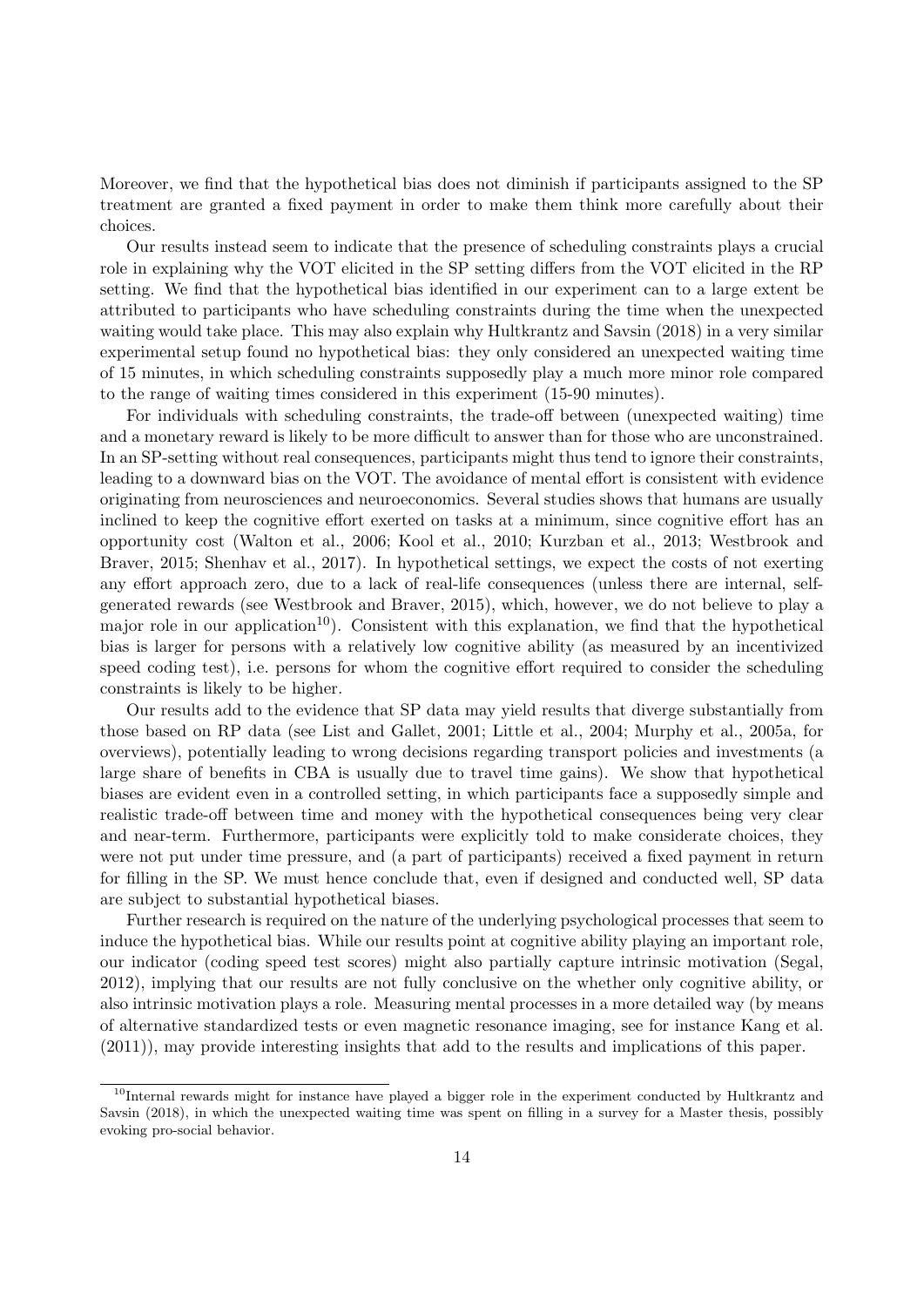Our sample consisted exclusively of students, which raises the question of generalizability of the presented results. Given our finding that (under the presence of scheduling constraints) low cognitive ability is associated with higher hypothetical biases, we believe that the hypothetical bias might be even higher in the general population, as university students can be expected to have above-average cognitive ability. Another reason why we probably observe a conservative estimate of the hypothetical bias is that in 89 out of 1236 (7.2%) MPLs the participant was not willing to accept even the highest monetary incentive offered in return for waiting a given amount of time. In 69 cases (78%) this occurs in the RP treatment. As a result, our RP-based VOT is likely to be somewhat downward biased, and hence closer to the SP-based VOT than it would have been if we had included a wider range of monetary incentives in the MPLs (now the highest amount equals roughly four times the hourly wage rate for unqualified student labor in the Czech Republic).

We have argued that the lab experiment resembles an unexpected delay in public transportation, as participants have to unexpectedly spend time waiting at a place at which they only have access to whatever they have been carrying with them on that day (books, laptop, smartphone, etc.) as well as to WiFi. But clearly not all facets of public transport delays were represented in the experiment. For instance, persons have no uncertainty about waiting time once they have started their wait and they do not need to keep themselves informed where and when the next connection is available. Both factors may contribute to a higher VOT in field experiments (compared to the presented lab experiment), as they render the waiting time more uncomfortable.

#### Acknowledgments

We also would like to thank Katarína Čellárová for excellent research assistance.

#### Funding

This article is the output of the project called "New Mobility - High-Speed Transport Systems and Transport-Related Human Behaviour", Reg. No. CZ.02.1.01/0.0/0.0/16 026/0008430, cofinanced by the "Operational Programme Research, Development and Education".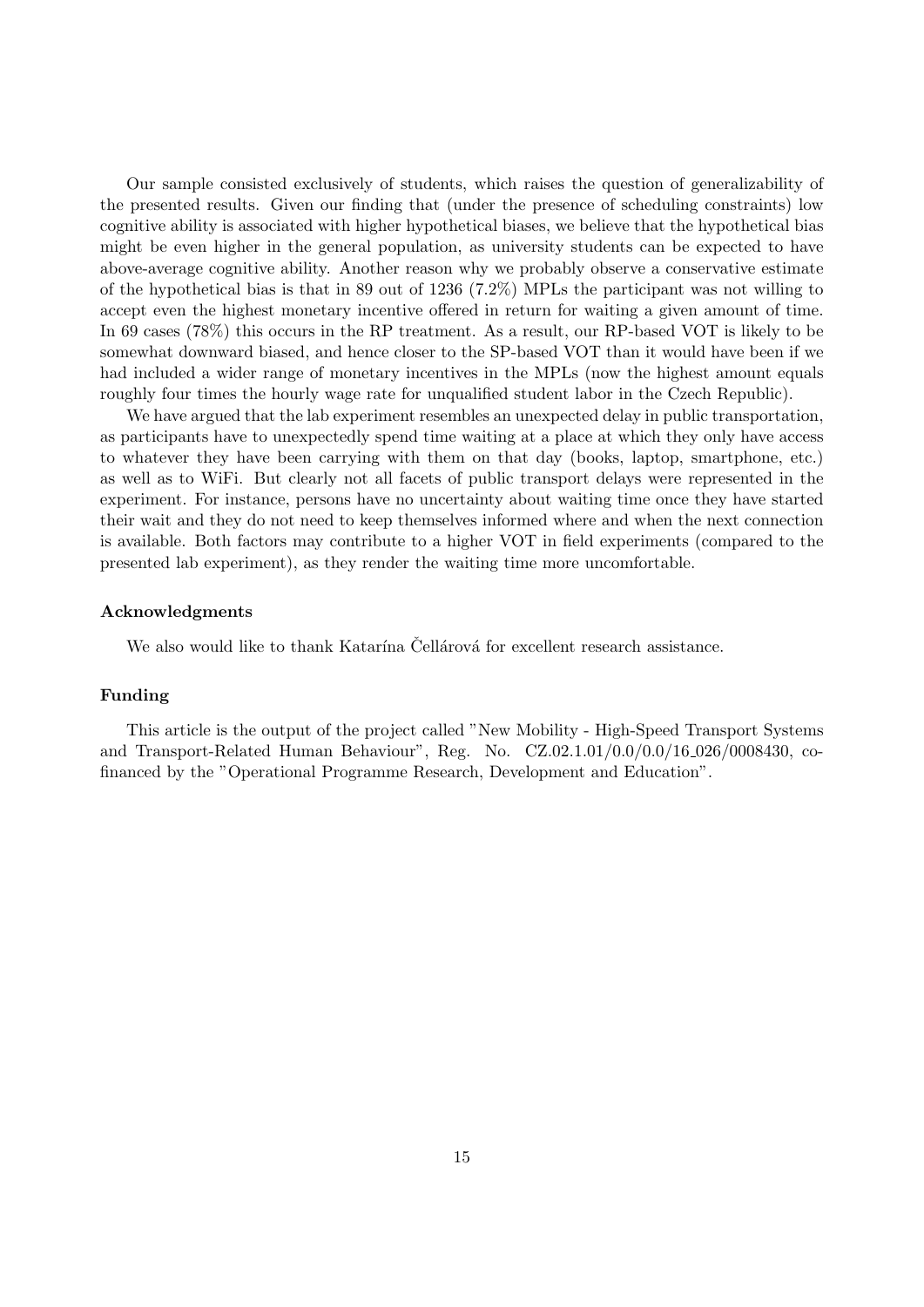## Appendix A. Tobit model

#### Table A.4

Tobit model with robust standard errors clustered at the individual level

|                                                  | Dependent variable: VOT                                 |                         |                         |                          |  |
|--------------------------------------------------|---------------------------------------------------------|-------------------------|-------------------------|--------------------------|--|
|                                                  | (1)                                                     | (2)                     | (3)                     | (4)                      |  |
| Constant                                         | $156.256***$                                            | $131.400^{***}\,$       | $131.473***$            | $126.153***$             |  |
|                                                  | (12.195)                                                | (12.260)                | (12.056)                | (15.416)                 |  |
| Uncertain                                        | $30.284***$                                             | 27.463***               | 27.726***               | 27.720***                |  |
|                                                  | (2.741)<br>$9.357***$                                   | (2.641)<br>$-11.974***$ | (2.667)<br>$-11.736***$ | (2.669)<br>$-12.203***$  |  |
| Long                                             | (2.635)                                                 | (3.644)                 | (3.717)                 | (3.839)                  |  |
| $\operatorname{CST}$                             | 4.759                                                   | 2.875                   | 7.905                   | $-8.948$                 |  |
|                                                  | (7.072)                                                 | (6.167)                 | (9.465)                 | (13.912)                 |  |
| SP                                               | $-48.985***$                                            | $-32.284*$              | $-34.228*$              | $-17.942$                |  |
|                                                  | (17.388)                                                | (18.887)                | (18.618)                | (22.890)                 |  |
| Paid MPL                                         | 1.156                                                   | 3.196                   | 2.090                   | 1.442                    |  |
|                                                  | (15.230)                                                | (14.089)                | (13.824)                | (13.819)                 |  |
| $\text{SP}{\times}\text{Paid}$ MPL               | $-5.254$                                                | $-6.899$                | $-4.476$<br>(22.248)    | $-2.594$                 |  |
| Constrained                                      | (24.946)                                                | (22.421)<br>121.876***  | $124.439***$            | (22.048)<br>$103.566***$ |  |
|                                                  |                                                         | (14.069)                | (13.900)                | (19.983)                 |  |
| $SP \times$ Constrained                          |                                                         | $-58.131***$            | $-59.053***$            | $-74.704**$              |  |
|                                                  |                                                         | (21.159)                | (21.054)                | (29.602)                 |  |
| $SP \times CST$                                  |                                                         |                         | $-13.892$               | 0.618                    |  |
|                                                  |                                                         |                         | (14.789)                | (20.384)                 |  |
| ConstructXCST                                    |                                                         |                         | $-21.974$               | $-0.125$                 |  |
|                                                  |                                                         |                         | (15.060)<br>64.335***   | (20.997)                 |  |
| $SP \times$ Constrained $\times$ CST             |                                                         |                         | (23.026)                | 20.005<br>(34.480)       |  |
| CST PR                                           |                                                         |                         |                         | 10.355                   |  |
|                                                  |                                                         |                         |                         | (17.407)                 |  |
| Constrained $\times$ CST PR                      |                                                         |                         |                         | $42.594*$                |  |
|                                                  |                                                         |                         |                         | (25.388)                 |  |
| $CST \times CST$ PR                              |                                                         |                         |                         | $36.581**$               |  |
|                                                  |                                                         |                         |                         | (18.269)                 |  |
| $SP \times CST$ PR                               |                                                         |                         |                         | $-32.978$<br>(28.907)    |  |
| $SP \times Constrained \times CST$ PR            |                                                         |                         |                         | 32.382                   |  |
|                                                  |                                                         |                         |                         | (41.301)                 |  |
| $SP \times CST \times CST$ PR                    |                                                         |                         |                         | $-32.902$                |  |
|                                                  |                                                         |                         |                         | (28.887)                 |  |
| $ConstructCST \times CST \times CST$ PR          |                                                         |                         |                         | $-43.266$                |  |
|                                                  |                                                         |                         |                         | (29.405)                 |  |
| $SP \times Constrained \times CST \times CST$ PR |                                                         |                         |                         | $94.655***$<br>(46.573)  |  |
|                                                  |                                                         |                         |                         |                          |  |
| logSigma                                         | $4.706***$                                              | $4.627***$              | $4.617***$              | $4.595***$               |  |
| Observations                                     | (0.046)<br>1,236                                        | (0.042)<br>1,236        | (0.041)<br>1,236        | (0.040)                  |  |
|                                                  | 1,236<br>Left-censored obs.: 0; right-censored obs.: 89 |                         |                         |                          |  |
|                                                  |                                                         |                         |                         |                          |  |

 $Note:$   $*_{p<0.1; *_{p<0.05; * *_{p<0.01}}$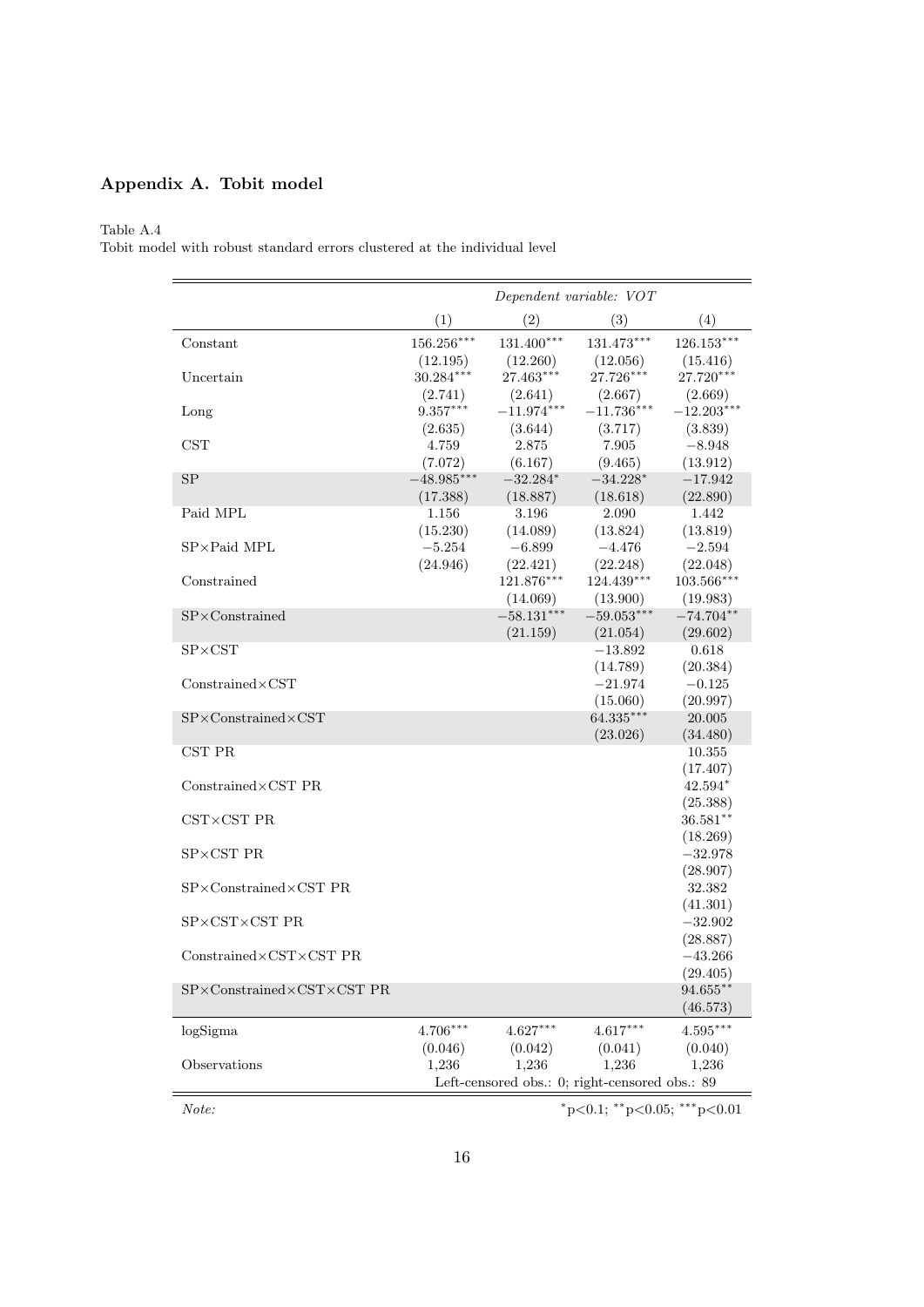### Appendix B. Random effects

#### Table B.5 Random effects model

|                                                    | Dependent variable: VOT |                         |                         |                         |
|----------------------------------------------------|-------------------------|-------------------------|-------------------------|-------------------------|
|                                                    | (1)                     | (2)                     | (3)                     | (4)                     |
| Constant                                           | $152.203***$            | $141.314***$            | $141.268***$            | $131.748***$            |
|                                                    | (11.613)                | (10.795)                | (10.711)                | (13.056)                |
| Uncertain                                          | 28.892***               | 28.007***               | $28.039***$             | 28.057***               |
|                                                    | (2.172)                 | (2.168)                 | (2.175)                 | (2.184)                 |
| Long                                               | $8.807***$              | 1.267                   | 1.216                   | 1.107                   |
| $\operatorname{CST}$                               | (2.172)<br>4.522        | (2.396)<br>3.897        | (2.404)<br>3.780        | (2.412)<br>$-7.670$     |
|                                                    | (5.717)                 | (5.259)                 | (7.946)                 | (10.638)                |
| <b>SP</b>                                          | $-44.718***$            | $-34.174***$            | $-34.834***$            | $-22.450$               |
|                                                    | (16.331)                | (15.248)                | (15.131)                | (18.358)                |
| Paid MPL                                           | 2.753                   | 3.587                   | 3.590                   | $-0.243$                |
|                                                    | (16.024)                | (14.737)                | (14.619)                | (14.707)                |
| $SP \times$ Paid MPL                               | $-7.416$                | $-8.193$                | $-7.871$                | $-3.573$                |
|                                                    | (22.734)                | (20.907)                | (20.736)                | (20.634)                |
| Constrained                                        |                         | 49.326***               | 49.579***               | $56.153***$             |
| $SP \times$ Constrained                            |                         | (6.096)<br>$-34.960***$ | (6.135)<br>$-33.841***$ | (8.826)<br>$-49.506***$ |
|                                                    |                         | (8.429)                 | (8.496)                 | (12.100)                |
| $SP \times CST$                                    |                         |                         | $-2.214$                | 5.156                   |
|                                                    |                         |                         | (10.700)                | (14.709)                |
| ConstructXCST                                      |                         |                         | $-0.279$                | 2.397                   |
|                                                    |                         |                         | (5.371)                 | (8.128)                 |
| $SP \times Constrained \times CST$                 |                         |                         | 10.981                  | $-3.971$                |
|                                                    |                         |                         | (8.382)                 | (11.767)                |
| CST PR                                             |                         |                         |                         | 22.613                  |
| $Constructed \times \text{CST PR}$                 |                         |                         |                         | (14.813)<br>$-11.647$   |
|                                                    |                         |                         |                         | (11.631)                |
| $CST \times CST$ PR                                |                         |                         |                         | 24.741                  |
|                                                    |                         |                         |                         | (16.002)                |
| $SP \times CST$ PR                                 |                         |                         |                         | $-28.858$               |
|                                                    |                         |                         |                         | (21.057)                |
| $SP \times$ Constrained $\times$ CST PR            |                         |                         |                         | $29.772*$               |
|                                                    |                         |                         |                         | (17.133)                |
| $SP \times CST \times CST$ PR                      |                         |                         |                         | $-17.129$               |
| $Construct \times \text{CST} \times \text{CST}$ PR |                         |                         |                         | (21.319)<br>$-5.478$    |
|                                                    |                         |                         |                         | (10.883)                |
| $SP \times Constrained \times CST \times CST$ PR   |                         |                         |                         | 34.078**                |
|                                                    |                         |                         |                         | (17.046)                |
| Observations                                       | 1,236                   | 1,236                   | 1,236                   | 1,236                   |
| $\mathrm{R}^2$                                     | 0.148                   | 0.189                   | 0.191                   | 0.199                   |
| Adjusted $R^2$                                     | 0.144                   | 0.184                   | 0.183                   | 0.186                   |

 $Note:$   $\frac{\ast p}{0.1}$ ;  $\frac{\ast p}{0.05}$ ;  $\frac{\ast \ast p}{0.01}$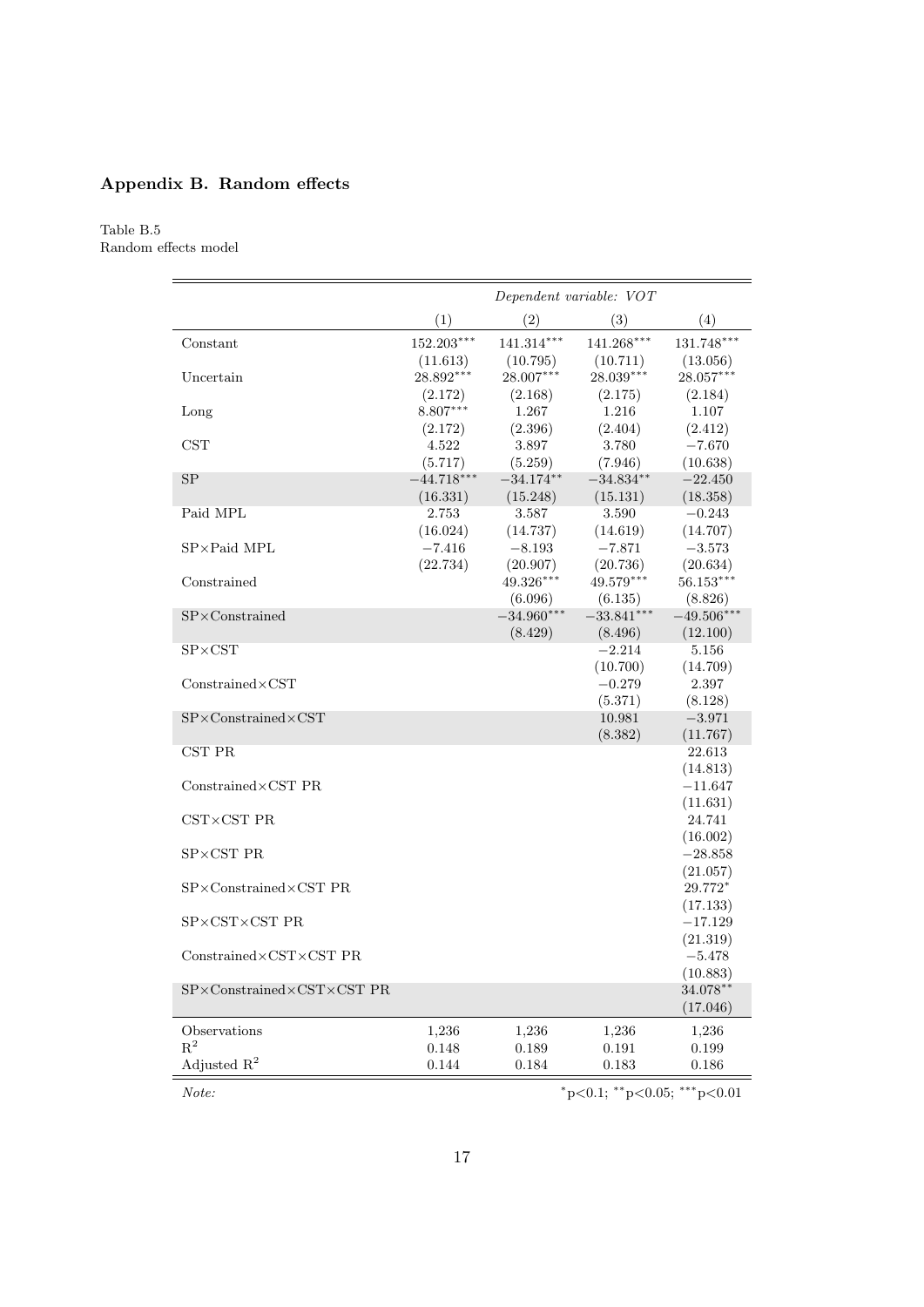|  |  |  | Appendix C. Alternative definition of scheduling constraints |  |
|--|--|--|--------------------------------------------------------------|--|
|--|--|--|--------------------------------------------------------------|--|

Table C.6

OLS regression with robust standard errors clustered at the individual level – Plan instead of Constrained

|                                           | Dependent variable: VOT |              |              |                         |
|-------------------------------------------|-------------------------|--------------|--------------|-------------------------|
|                                           | (1)                     | (2)          | (3)          | (4)                     |
| Constant                                  | $152.203***$            | $127.069***$ | $126.989***$ | $119.016***$            |
|                                           | (13.281)                | (12.687)     | (12.681)     | (14.896)                |
| Uncertain                                 | 28.892***               | 24.970***    | 24.912***    | 24.787***               |
|                                           | (2.408)                 | (2.584)      | (2.586)      | (2.595)                 |
| Long                                      | $8.807***$              | $-15.628***$ | $-15.547***$ | $-15.502^{***}$         |
|                                           | (2.426)                 | (3.898)      | (3.894)      | (3.888)                 |
| <b>CST</b>                                | 4.522                   | 5.735        | 7.686        | $-9.947$                |
|                                           | (5.077)                 | (4.673)      | (9.073)      | (10.618)                |
| SP                                        | $-44.718***$            | $-32.633***$ | $-32.077***$ | $-14.763$               |
|                                           | (16.931)                | (16.343)     | (16.292)     | (19.931)                |
| Paid MPL                                  | 2.753                   | 4.822        | 4.701        | 2.827                   |
|                                           | (18.012)                | (16.347)     | (16.402)     | (16.861)                |
| $SP \times$ Paid MPL                      | $-7.416$                | $-8.202$     | $-9.027$     | $-6.782$                |
|                                           | (22.760)                | (20.842)     | (20.764)     | (21.091)                |
| Plan                                      |                         | 96.545***    | 97.221***    | 89.848***               |
|                                           |                         | (15.743)     | (15.713)     | (16.886)                |
| $SP \times Plan$                          |                         | $-35.051^*$  | $-33.875*$   | $-52.121**$             |
|                                           |                         | (19.604)     | (19.688)     | (23.190)                |
| $SP \times CST$                           |                         |              | $-11.466$    | 10.599                  |
|                                           |                         |              | (11.398)     | (17.362)                |
| $Plan \times CST$                         |                         |              | $-8.705$     | 8.736                   |
|                                           |                         |              | (11.692)     | (11.880)                |
| $SP \times Plan \times CST$               |                         |              | 28.849*      | $-8.298$                |
|                                           |                         |              | (15.781)     | (19.793)                |
| CST PR                                    |                         |              |              | 16.159                  |
|                                           |                         |              |              | (17.803)                |
| $Plan \times CST$ PR                      |                         |              |              | 18.840                  |
|                                           |                         |              |              | (29.551)                |
| $CST \times CST$ PR                       |                         |              |              | 35.317*                 |
|                                           |                         |              |              | (18.168)                |
| $SP \times CST$ PR                        |                         |              |              | $-35.737$               |
|                                           |                         |              |              | (22.218)                |
| $SP \times Plan \times CST$ PR            |                         |              |              | 31.617                  |
| $SP \times CST \times CST$ PR             |                         |              |              | (38.634)<br>$-44.561^*$ |
|                                           |                         |              |              |                         |
| $Plan \times CST \times CST$ PR           |                         |              |              | (24.082)<br>$-32.519$   |
|                                           |                         |              |              | (24.095)                |
| $SP \times Plan \times CST \times CST$ PR |                         |              |              | $73.769***$             |
|                                           |                         |              |              | (32.006)                |
| Observations                              | 1,236                   | 1,236        | 1,236        | 1,236                   |
| $R^2$                                     | 0.073                   | 0.194        | 0.200        | 0.226                   |
| Adjusted $R^2$                            | 0.069                   | 0.189        | 0.193        | 0.214                   |

 $Note:$   $*_{p<0.1;}$   $*_{p<0.05;}$   $*_{p<0.01}$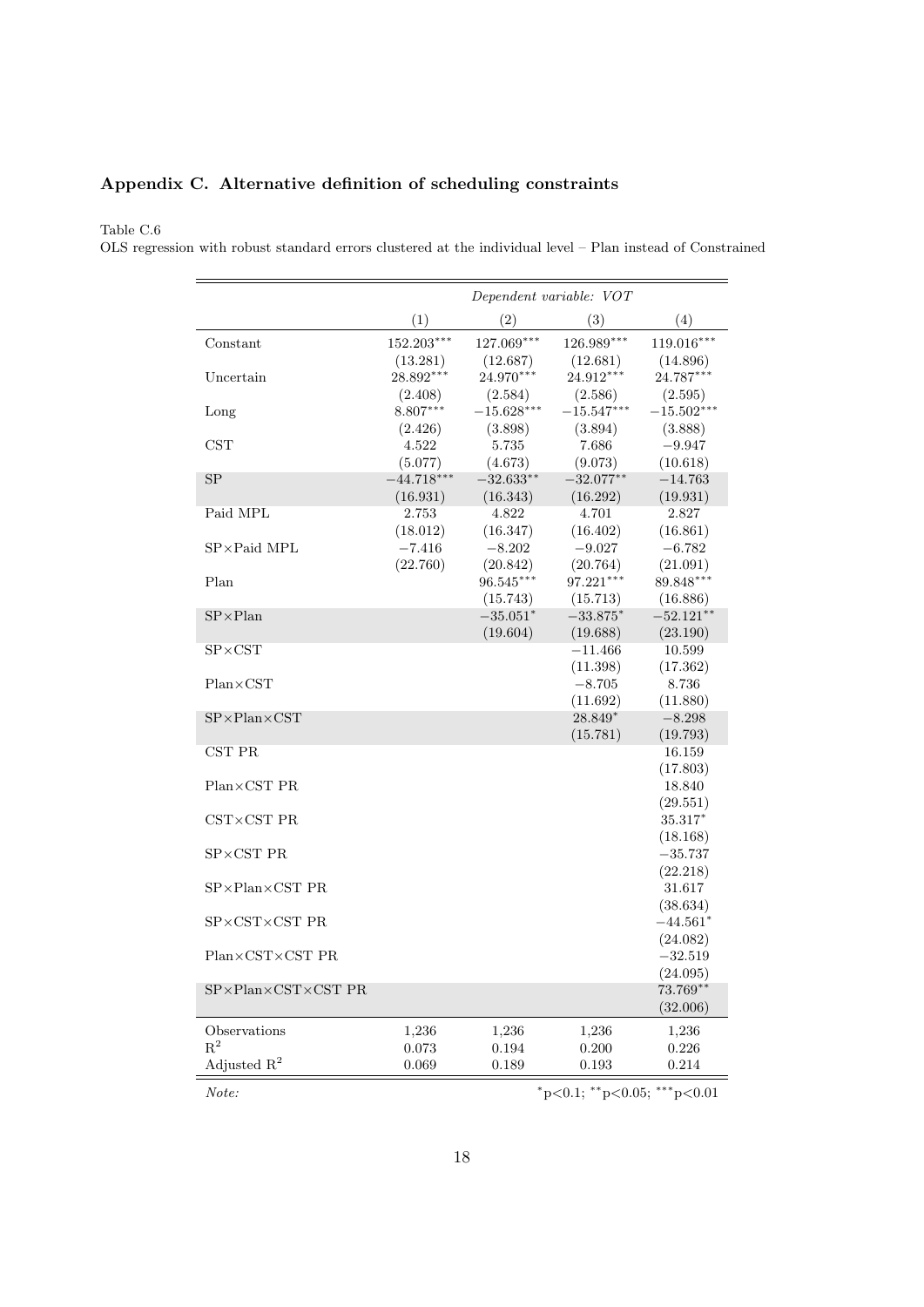#### References

- Abrantes, Pedro AL and Mark R Wardman, "Meta-analysis of UK values of travel time: An update," Transportation Research Part A: Policy and Practice, 2011, 45 (1), 1–17.
- Ajzen, Icek and Martin Fishbein, "Attitudes and the attitude-behavior relation: Reasoned and automatic processes," European review of social psychology, 2000, 11 (1), 1–33.
- Axhausen, KW., I. Ehreke, A. Glemser, S. Hess, C. J¨odden, K. Nagel, A. Sauer, and C. Weis, "Ermittlung von Bewertungsansätzen für Reisezeiten und Zuverlässigkeit auf der Basis eines Modells für modale Verlagerungen im nicht-gewerblichen und gewerblichen Personenverkehr für die Bundesverkehrswegeplanung," in "Fachtagung BVWP-Bewertungsverfahren" BMVI: Bundesministerium für Verkehr und digitale Infrastruktur 2014.
- Batley, Richard, John Bates, Michiel Bliemer, Maria Börjesson, Jeremy Bourdon, Manuel Ojeda Cabral, Phani Kumar Chintakayala, Charisma Choudhury, Andrew Daly, Thijs Dekker et al., "New appraisal values of travel time saving and reliability in Great Britain," Transportation, 2017, pp. 1–39.
- Beck, Matthew J, Simon Fifer, and John M Rose, "Can you ever be certain? Reducing hypothetical bias in stated choice experiments via respondent reported choice certainty," Transportation Research Part B: Methodological, 2016, 89, 149–167.
- Blumenschein, Karen, Magnus Johannesson, Glenn C Blomquist, Bengt Liljas, and Richard M O'Conor, "Experimental results on expressed certainty and hypothetical bias in contingent valuation," Southern Economic Journal, 1998, pp. 169–177.
- Bock, Olaf, Ingmar Baetge, and Andreas Nicklisch, "hroot: Hamburg registration and organization online tool," European Economic Review, 2014, 71, 117–120.
- Börjesson, Maria and Jonas Eliasson, "Experiences from the Swedish Value of Time study," Transportation Research Part A: Policy and Practice, 2014, 59, 144–158.
- Brownstone, David and Kenneth A. Small, "Valuing time and reliability: assessing the evidence from road pricing demonstrations," Transportation Research Part A: Policy and Practice, 2005, 39 (4), 279–293.
- Camerer, Colin and Dean Mobbs, "Differences in behavior and brain activity during hypothetical and real choices," Trends in cognitive sciences, 2017, 21 (1), 46–56.
- Carlsson, Fredrik, "Design of stated preference surveys: Is there more to learn from behavioral economics?," Environmental and Resource Economics, 2010, 46 (2), 167–177.
- Carrion, Carlos and David Levinson, "Value of travel time reliability: A review of current evidence," Transportation Research Part A: Policy and Practice, May 2012, 46 (4), 720–741.
- Carson, Richard T and Theodore Groves, "Incentive and informational properties of preference questions," Environmental and resource economics, 2007, 37 (1), 181–210.
- Champ, Patricia A and Richard C Bishop, "Donation payment mechanisms and contingent valuation: an empirical study of hypothetical bias," Environmental and Resource Economics, 2001, 19 (4), 383–402.
- Cummings, Ronald G and Laura O Taylor, "Unbiased value estimates for environmental goods: a cheap talk design for the contingent valuation method," The American Economic Review, 1999, 89 (3), 649–665.
- Exel, NJA Van and Piet Rietveld, "Could you also have made this trip by another mode? An investigation of perceived travel possibilities of car and train travellers on the main travel corridors to the city of Amsterdam, The Netherlands," Transportation Research Part A: Policy and Practice, 2009, 43 (4), 374–385.
- Fayyaz, Muhammad, Michiel Bliemer, and Matthew Beck, "Route choice behaviour in stated choice experiments with and without consequences Route choice behaviour in stated choice experiments with and without consequences," in "IATBR 2018, Santa Barbara" 2018.
- Fischbacher, Urs, "z-Tree: Zurich toolbox for ready-made economic experiments," Experimental economics, 2007, 10 (2), 171–178.
- Ghosh, A., "Valuing time and reliability. Commuters' mode choice from a real time congestion pricing experiment." PhD dissertation, University of California at Irvine 2001.
- Hensher, David, "The valuation of commuter travel time savings for car drivers: evaluating alternative model specifications," Transportation, 2001, 28 (2), 101–118.
- Hensher, David A., "Hypothetical bias, choice experiments and willingness to pay," Transportation Research Part B: Methodological, 2010, 44 (6), 735 – 752.
- Hultkrantz, Lars and Selen Savsin, "Is 'referencing'a remedy to hypothetical bias in value of time elicitation? Evidence from economic experiments," Transportation, 2018, 45 (6), 1827–1847.
- Isacsson, Gunnar, "The trade off between time and money: Is there a difference between real and hypothetical choices?," Swedish National Road and Transport Research Institute, Borlange, Sweden, 2007.
- Kang, Min Jeong, Antonio Rangel, Mickael Camus, and Colin F Camerer, "Hypothetical and real choice differentially activate common valuation areas," Journal of neuroscience, 2011, 31 (2), 461–468.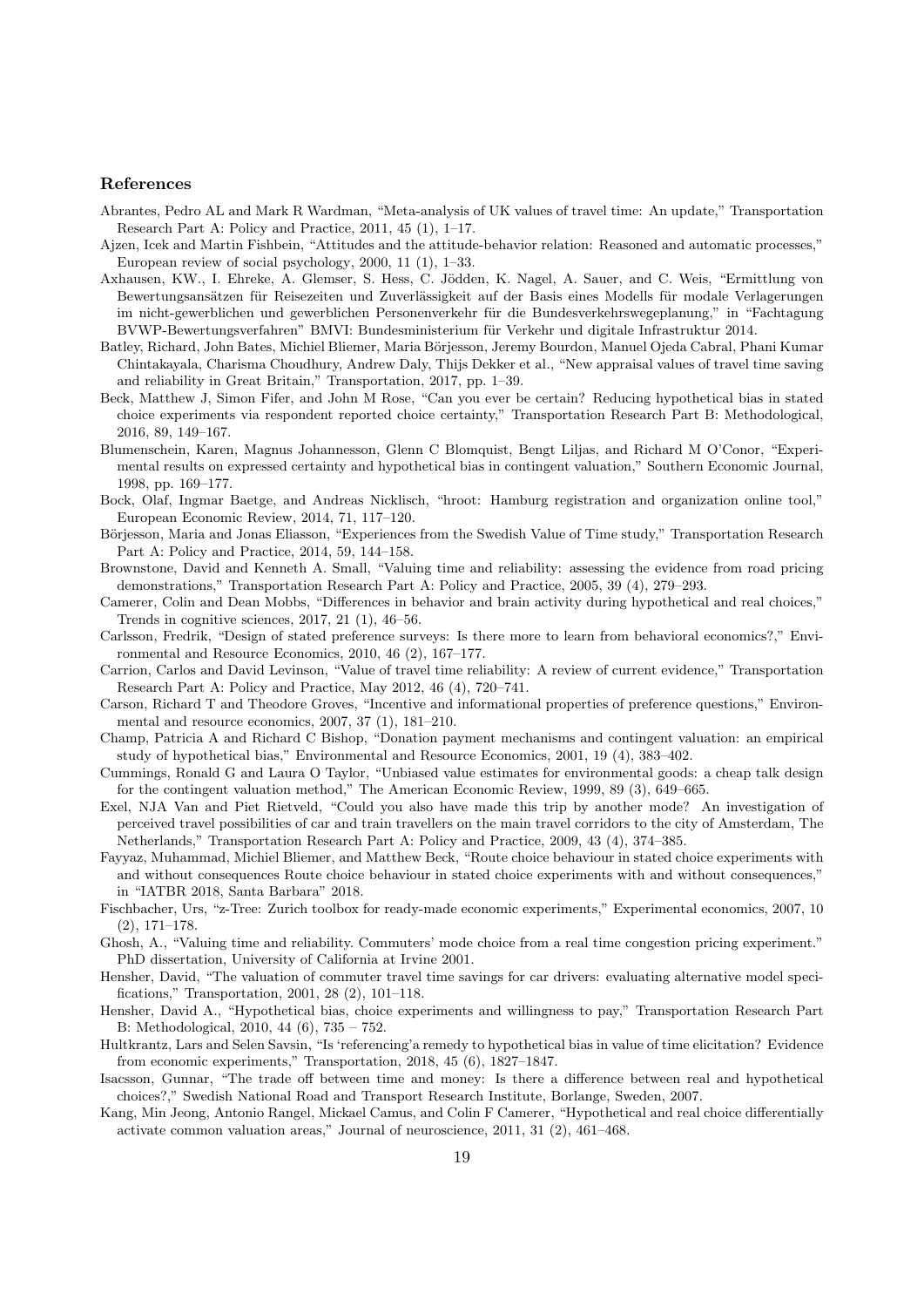- Kool, Wouter, Joseph T McGuire, Zev B Rosen, and Matthew M Botvinick, "Decision making and the avoidance of cognitive demand.," Journal of Experimental Psychology: General, 2010, 139 (4), 665.
- Koster, Paul, Stefanie Peer, and Thijs Dekker, "Memory, Expectation Formation and Scheduling Choices," Economics of Transportation (forthcoming), 2015.
- Kouwenhoven, Marco, Gerard C. de Jong, Paul Koster, Vincent A.C. van den Berg, Erik T. Verhoef, John Bates, and Pim M.J. Warffemius, "New values of time and reliability in passenger transport in The Netherlands," Research in Transportation Economics, 2014, 47, 37 – 49.
- Kurzban, Robert, Angela Duckworth, Joseph W Kable, and Justus Myers, "An opportunity cost model of subjective effort and task performance," Behavioral and Brain Sciences, 2013, 36 (6), 661–679.
- Li, Zheng, David A Hensher, and Chinh Ho, "An empirical investigation of values of travel time savings from stated preference data and revealed preference data," Transportation Letters, 2018, pp. 1–6.
- List, John A and Craig A Gallet, "What experimental protocol influence disparities between actual and hypothetical stated values?," Environmental and Resource Economics, 2001, 20 (3), 241–254.
- Little, Joseph, Robert Berrens et al., "Explaining disparities between actual and hypothetical stated values: further investigation using meta-analysis," Economics Bulletin, 2004, 3 (6), 1–13.
- Loomis, John B, "2013 WAEA keynote address: Strategies for overcoming hypothetical bias in stated preference surveys," Journal of Agricultural and Resource Economics, 2014, pp. 34–46.
- Loomis, John, Thomas Brown, Beatrice Lucero, and George Peterson, "Improving validity experiments of contingent valuation methods: results of efforts to reduce the disparity of hypothetical and actual willingness to pay," Land Economics, 1996, pp. 450–461.
- Mitani, Yohei and Nicholas E Flores, "Public goods referenda without perfectly correlated prices and quantities," in "Allied Social Sciences Meeting, Atlanta" 2010.
- Murphy, James J and Thomas H Stevens, "Contingent valuation, hypothetical bias, and experimental economics," Agricultural and Resource Economics Review, 2004, 33 (2), 182–192.
- , P Geoffrey Allen, Thomas H Stevens, and Darryl Weatherhead, "A meta-analysis of hypothetical bias in stated preference valuation," Environmental and Resource Economics, 2005, 30 (3), 313–325.
- , Thomas Stevens, and Darryl Weatherhead, "Is cheap talk effective at eliminating hypothetical bias in a provision point mechanism?," Environmental and Resource economics, 2005, 30 (3), 327–343.
- Peer, Stefanie, Erik Verhoef, Jasper Knockaert, Paul Koster, and Yin-Yen Tseng, "Long-run vs. short-run perspectives on consumer scheduling: Evidence from a revealed-preference experiment among peak-hour road commuters," International Economic Review, 2015, 56 (1), 303–323.
- , Jasper Knockaert, Paul Koster, and Erik T Verhoef, "Over-reporting vs. overreacting: Commuters' perceptions of travel times," Transportation Research Part A: Policy and Practice, 2014, 69, 476–494.
- $\ldots$ ,  $\ldots$ , Yin-Yen Tseng, and Erik T. Verhoef, "Door-to-door travel times in RP departure time choice models: An approximation method using GPS data," Transportation Research Part B: Methodological, 2013, 58, 134 – 150.
- Schläpfer, Felix and Baruch Fischhoff, "Task familiarity and contextual cues predict hypothetical bias in a metaanalysis of stated preference studies," Ecological Economics, 2012, 81, 44–47.
- Segal, Carmit, "Working when no one is watching: Motivation, test scores, and economic success," Management Science, 2012, 58 (8), 1438–1457.
- Shenhav, Amitai, Sebastian Musslick, Falk Lieder, Wouter Kool, Thomas L Griffiths, Jonathan D Cohen, and Matthew M Botvinick, "Toward a rational and mechanistic account of mental effort," Annual review of neuroscience, 2017, 40, 99–124.
- Shires, JD and GC De Jong, "An international meta-analysis of values of travel time savings," Evaluation and program planning, 2009, 32 (4), 315–325.
- Small, Kenneth A., "Valuation of travel time," Economics of Transportation, 2012, 1 (1–2), 2 14.
- Small, Kenneth A, Clifford Winston, and Jia Yan, "Uncovering the distribution of motorists' preferences for travel time and reliability," Econometrica, 2005, 73 (4), 1367–1382.
- Staněk, Rostislav and Ondřej Krčál, "Time preferences, cognitive abilities and intrinsic motivation to exert effort," Applied Economics Letters, 2018, pp. 1–5.
- Walton, ME, SW Kennerley, DM Bannerman, PEM Phillips, and Matthew FS Rushworth, "Weighing up the benefits of work: behavioral and neural analyses of effort-related decision making," Neural networks, 2006, 19 (8), 1302– 1314.
- Wardman, Mark, "Public transport values of time," Transport Policy, 2004, 11 (4), 363 377.
- Westbrook, Andrew and Todd S Braver, "Cognitive effort: A neuroeconomic approach," Cognitive, Affective, & Behavioral Neuroscience, 2015, 15 (2), 395–415.